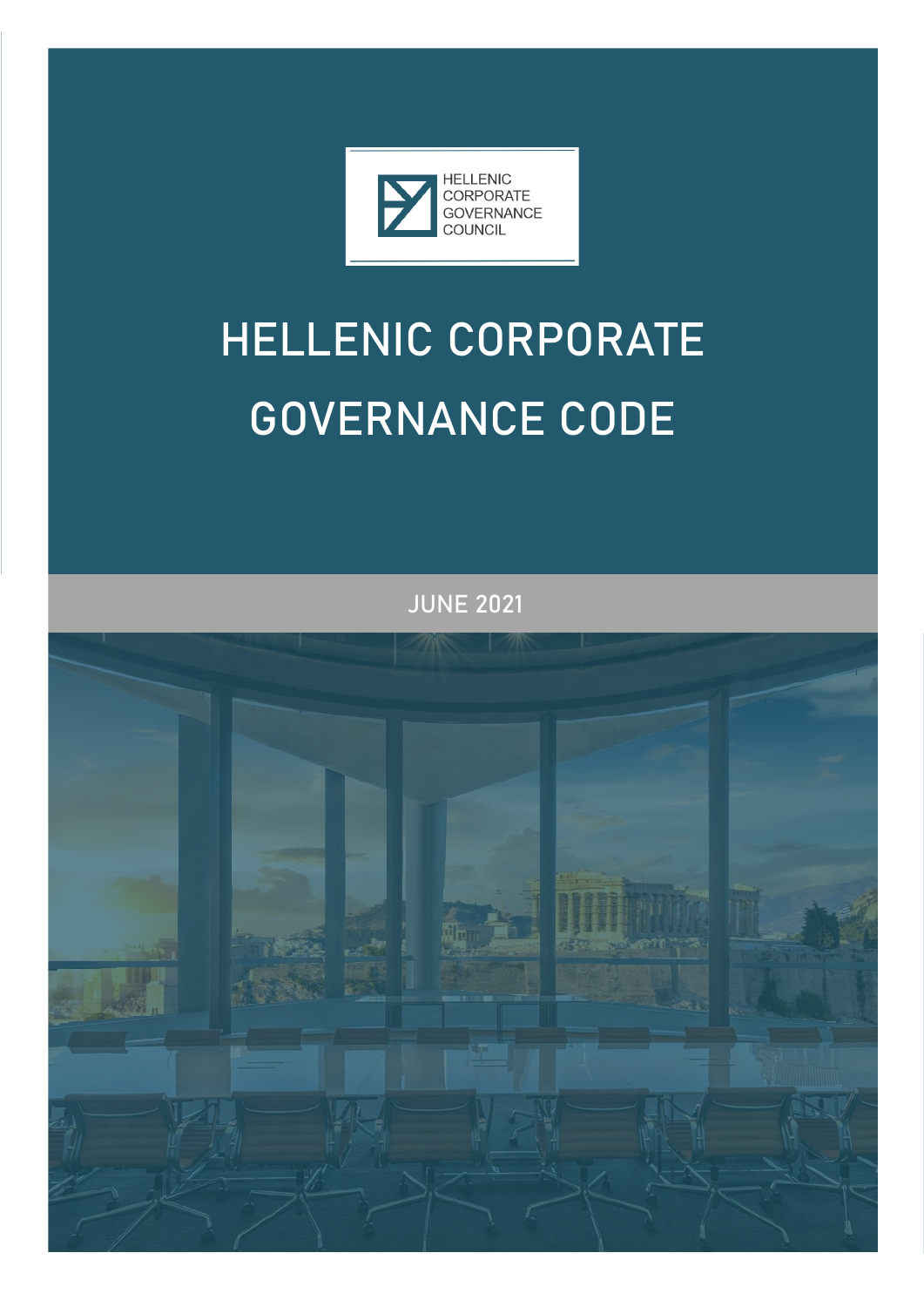### **HELLENIC CORPORATE GOVERNANCE CODE**

### TABLE OF CONTENTS

|                                                                         | B. NATURE, PURPOSE, FUNCTION, IMPLEMENTATION SCOPE AND STRUCTURE OF THE HELLENIC |
|-------------------------------------------------------------------------|----------------------------------------------------------------------------------|
|                                                                         |                                                                                  |
| 1 <sub>1</sub>                                                          | FIRST SECTION - ROLE AND RESPONSIBILITIES OF THE BOARD OF DIRECTORS  10          |
| 2.                                                                      | SECOND SECTION - SIZE AND COMPOSITION OF THE BOARD OF DIRECTORS 13               |
| 3.                                                                      |                                                                                  |
|                                                                         |                                                                                  |
| 4                                                                       |                                                                                  |
| 5                                                                       |                                                                                  |
|                                                                         |                                                                                  |
| 6                                                                       |                                                                                  |
|                                                                         |                                                                                  |
| $\overline{7}$                                                          |                                                                                  |
| 8                                                                       |                                                                                  |
| 9                                                                       |                                                                                  |
| PART E - GUIDELINES FOR PREPARING THE CORPORATE GOVERNANCE STATEMENT 40 |                                                                                  |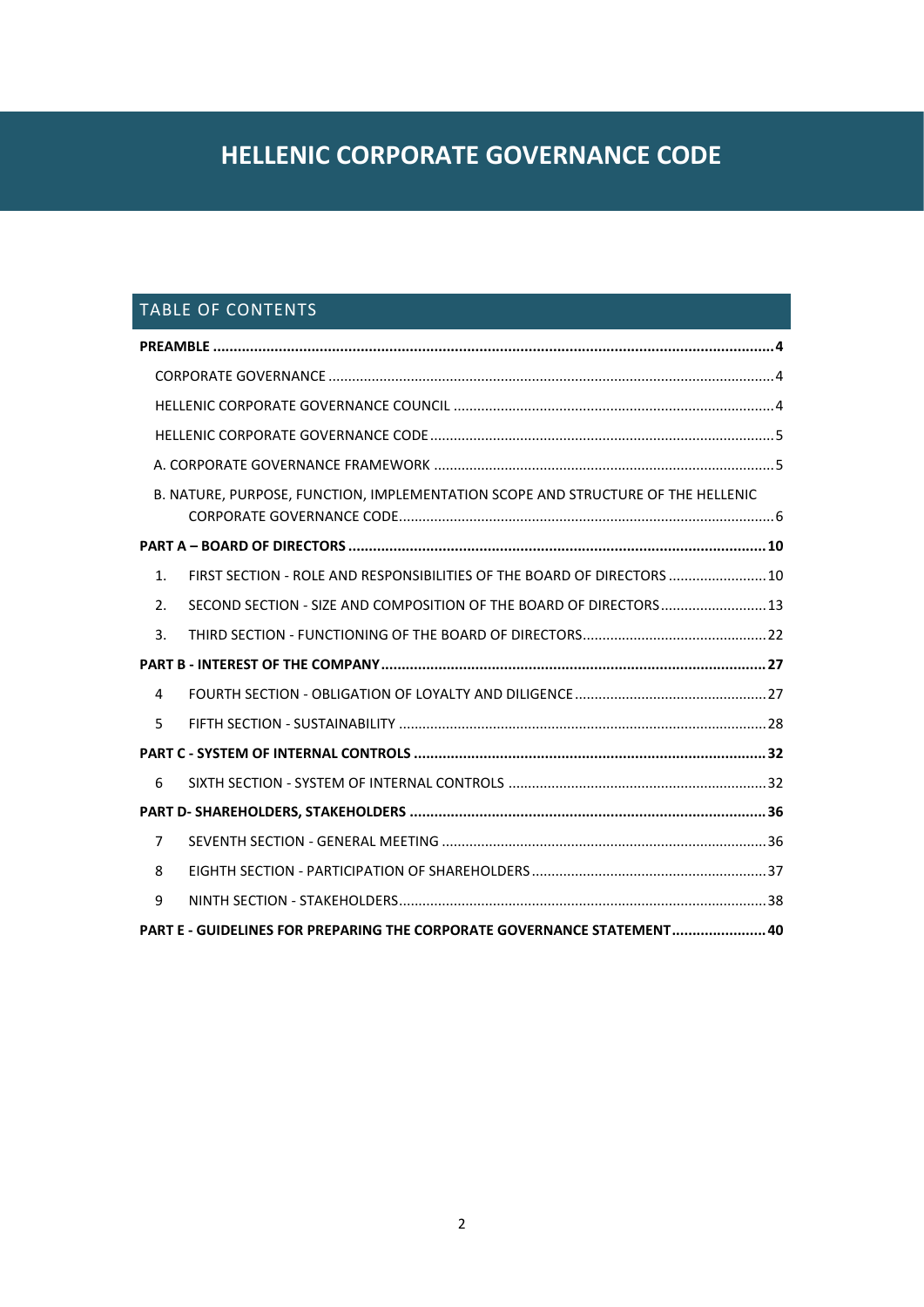### PREAMBLE **PREAMBLE**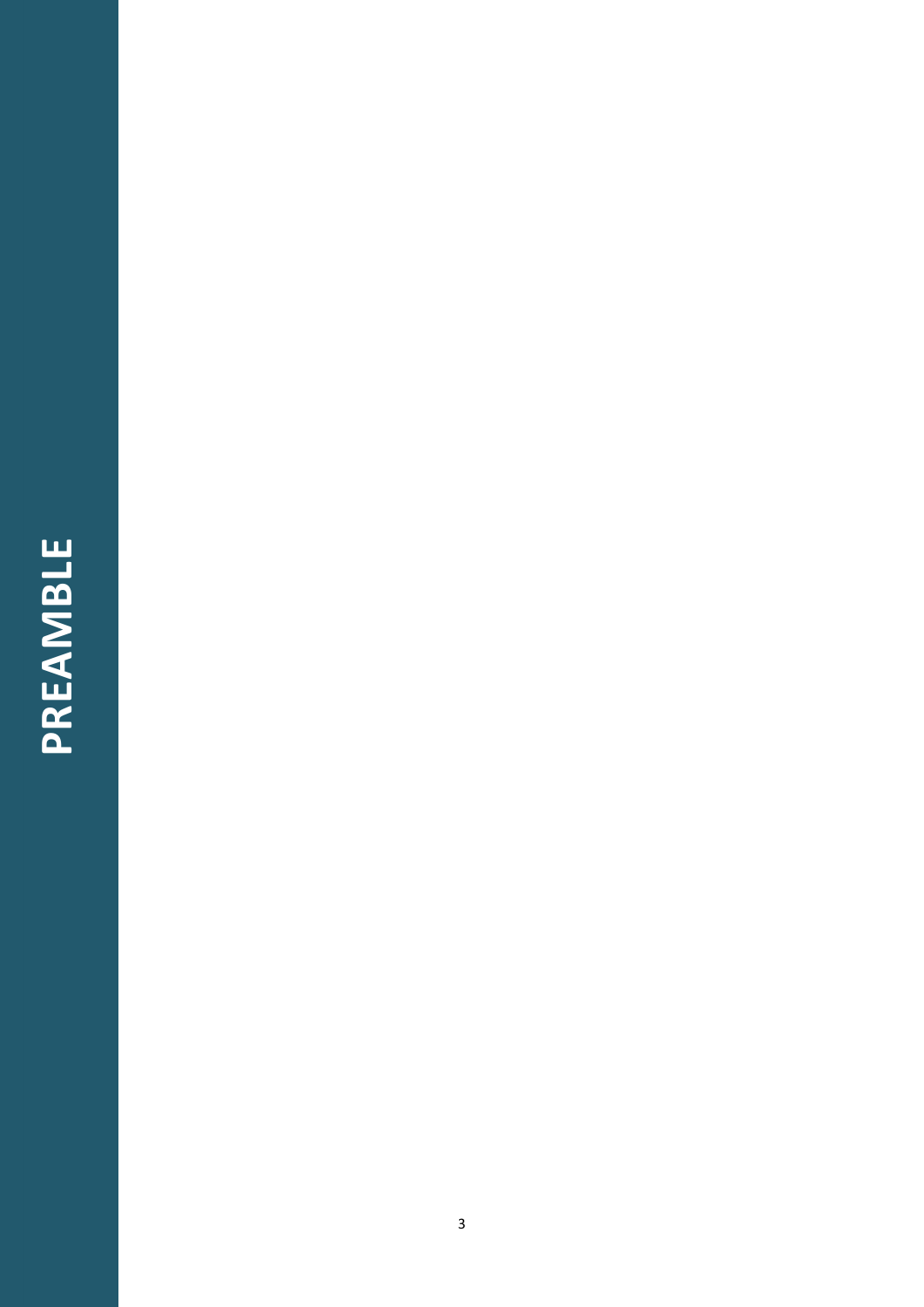### <span id="page-3-0"></span>PREAMBLE

### <span id="page-3-1"></span>CORPORATE GOVERNANCE

According to the Principles of Corporate Governance<sup>1</sup> of the Organisation for Economic Co-operation and Development (OECD), which are the international benchmark and an important source of inspiration for the present Code, corporate governance involves a set of relationships between a company's management, its shareholders, employees and other stakeholders; and aims to create, sustain and develop strong and competitive companies.

As a set of principles, the Corporate Governance Code introduces self-regulation provisions: it is not limited to the application of the provisions required by law, but is based on the voluntary acceptance and application of rules recorded in it as special practices. Based on these provisions, the management is exercised, monitored and controlled, the corporate functions are performed, the relationships with the shareholders and the stakeholders (shareholders, suppliers, customers, public administration, etc.) that are interconnected with the company are formed, the achievement of the objectives that have been set is facilitated and existing or potential risks have been identified and are being managed.

Through the codification of the principles of corporate governance, the aim is to implement them easily and at the same time to strengthen the credibility of the Greek capital market towards international and domestic investors, to enhance transparency and to improve the competitiveness of Greek companies. In addition, a good corporate governance framework, through the consolidation of trust in the business environment, can effectively and efficiently bridge the interests of businesses, citizens and society.

### <span id="page-3-2"></span>HELLENIC CORPORATE GOVERNANCE COUNCIL

The Hellenic Corporate Governance Council (HCGC) was established in 2012 and is a joint initiative of Athens Stock Exchange (ATHEX) and the Hellenic Federation of Enterprises (SEV), in the legal form of the Civil Non-Profit Company. The current members of the HCGC are ATHEX, SEV, the Hellenic Bank Association (HBA), the Hellenic Fund and Asset Management Association (HFAMA) and the Hellenic Corporation of Assets and Participations (HCAP).

The supreme body of the HCGC is the General Meeting (GM). The HCGC is governed by a Board of Directors currently composed of 7 members elected by the General Meeting and has a five-year term. In addition to the Board of Directors, HCGC also

<sup>1</sup> OECD Principles of Corporate Governance (2015) [https://www.oecd-ilibrary.org/governance/g20](https://www.oecd-ilibrary.org/governance/g20-oecd-principles-of-corporate-governance-2015_9789264236882-en) [oecd-principles-of-corporate-governance-2015\\_9789264236882-en](https://www.oecd-ilibrary.org/governance/g20-oecd-principles-of-corporate-governance-2015_9789264236882-en)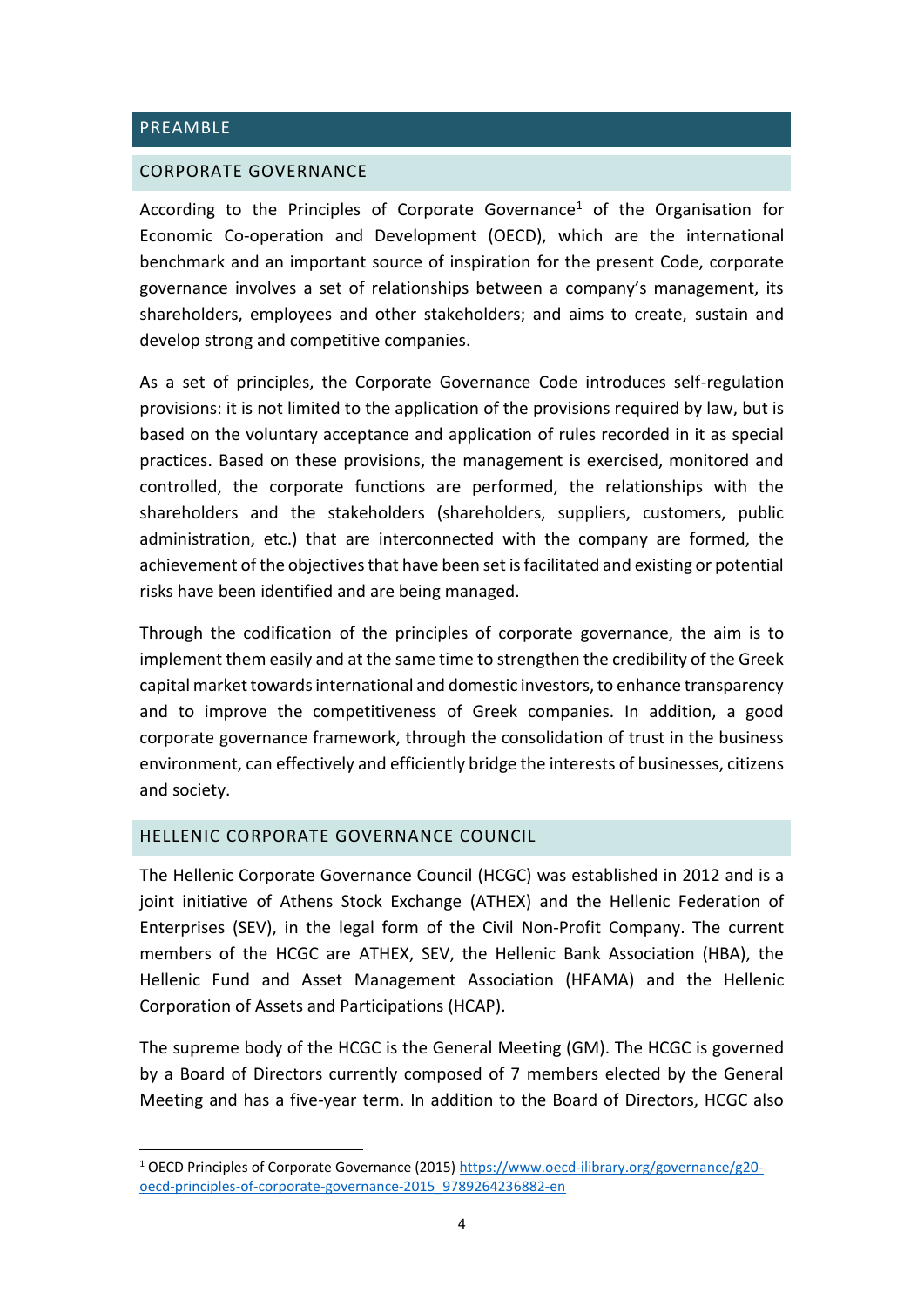operates a Corporate Governance Council, in which experts from Greece and abroad participate in various fields (audit, investment, business, supervision, legal, advisory, banking and financial).

Since October 2018, a Working Committee has been set up with the participation of representatives of the Founding Members and the Ordinary Members with responsibilities for the implementation of the action plan, the organisation of individual actions (conferences, training seminars, events, promotions), the finding of sponsors and other resources, as well as the fulfillment and implementation of individual objectives of the HCGC.

The HCGC issues the Hellenic Corporate Governance Code. Its general action plan includes the formation of positions on the institutional framework, the submission of proposals, participation in consultations and working groups, the organisation of educational and informational events, the monitoring and evaluation of corporate governance practices and the implementation of corporate governance codes, the provision of tools to assist and rate the performance of Greek enterprises.

### <span id="page-4-0"></span>HELLENIC CORPORATE GOVERNANCE CODE

This Code constitutes the Hellenic Corporate Governance Code for Companies with securities listed on the stock market, in accordance with Article 17 of Law 4706/2020 and Article 4 of the Decision of the Hellenic Capital Market Commission (Decision 2/905 / 3.3.2021 of the Board of Directors of the Hellenic Capital Market Commission). It replaces the Hellenic Corporate Governance Code for the listed companies issued in 2013 by the HCGC.

### <span id="page-4-1"></span>A. CORPORATE GOVERNANCE FRAMEWORK

In Greece, the corporate governance framework for Greek companies with securities listed on a regulated market consists, on the one hand, of the adoption of compulsory legal rules and, on the other hand, of the application of the principles of corporate governance and the adoption of best practices and recommendations through selfregulation. Specifically, it includes the Law 4706/2020 ("Corporate Governance Law or Law"), the decisions of the Hellenic Capital Market Commission issued by delegation of the Law, certain provisions of Law 4548/2018 on public limited companies and authorities, best practices and recommendations for self-regulation, which are incorporated in the present corporate governance code ("Corporate Governance Code or Code").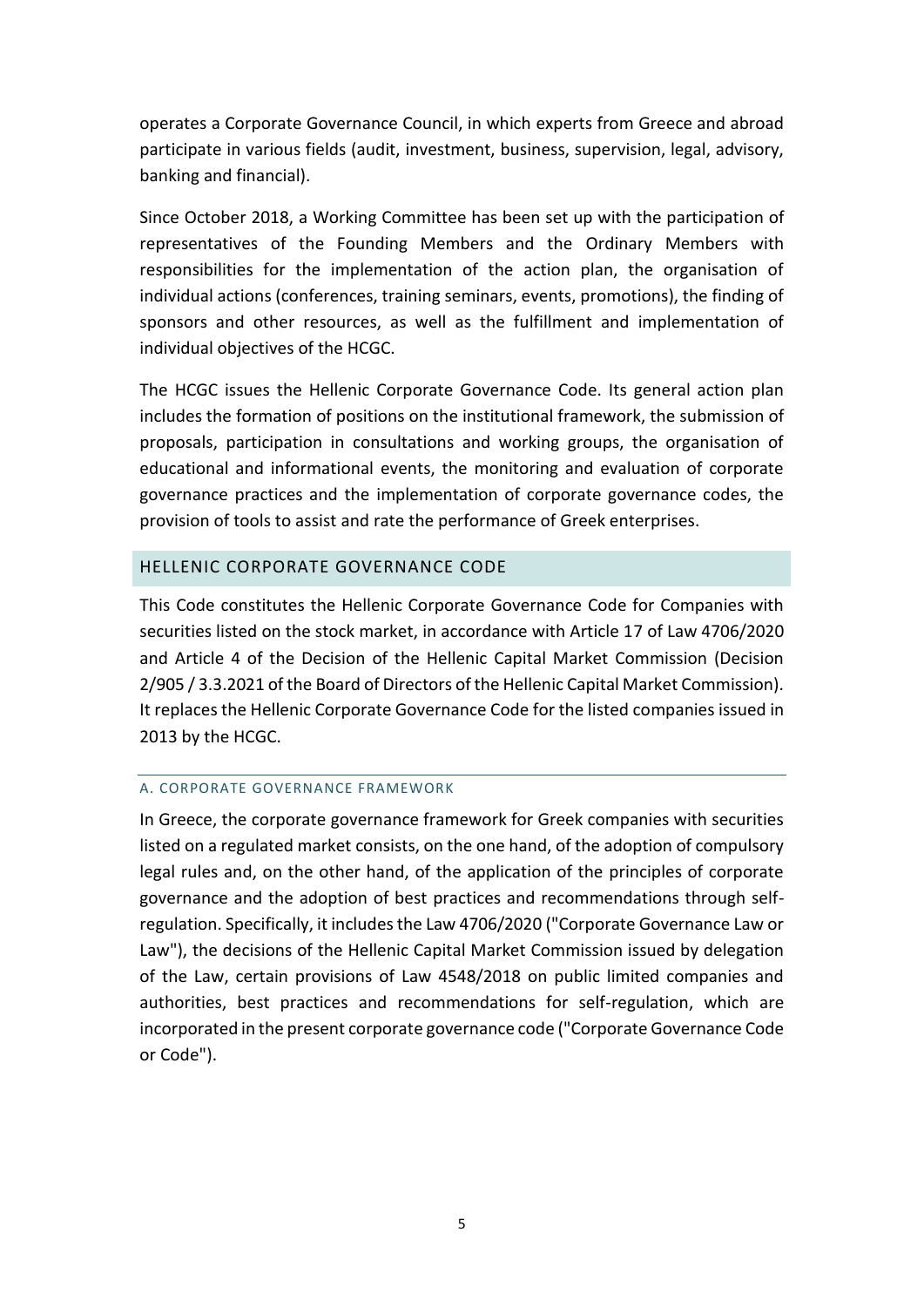### <span id="page-5-0"></span>B. NATURE, PURPOSE, FUNCTION, IMPLEMENTATION SCOPE AND STRUCTURE OF THE HELLENIC CORPORATE GOVERNANCE CODE.

- The Code as a self-regulatory text is adopted on the basis of the specific characteristics of corporations, their shareholding composition and the criteria they choose*,* as appropriate.
- The Code is applied on the basis of the "comply or explain" principle.
- The Code does not repeat, as its own provisions, the legislative provisions, nor does it interpret the legislation.
- The main objective of the Code is to create an accessible and understandable reference guide, which sets in a codified way in a single text, high (higher than mandatory) requirements and specifications of corporate governance.

In particular, the Code does not address the issues that constitute compulsory legislation (laws and regulatory decisions), which are already particularly extensive. On the contrary, the Code establishes principles beyond the mandatory framework of Corporate Governance legislation and addresses those matters which are either (a) not regulated by law, or (b) regulated, but the applicable framework allows for selection or derogation, or (c) they are regulated in their minimum content. In such cases, the Code either complements the mandatory provisions or introduces more stringent principles, drawing on experience from European and international best practices, always guided by the characteristics of the Greek business and the Greek stock market.

The Code is addressed to Greek companies with securities listed on a regulated market operating in Greece.

The Code is also addressed to Greek companies with securities negotiated in a Multilateral Trading Facility, such as the Alternative Market of the Athens Exchange, which have chosen to be subject to Law 4706/2020.

The Code consists of: Parts and Sections.

In each Section, the mandatory rule in force (and with a direct reference to it in a footnote) is initially listed **as is**, as it appears from the legislative or regulatory provisions, which is characterised as **"Mandatory Provision"** appears in **red letters**  and **marked "L" (Law).** This citation is made on the one hand for reasons of completeness but also for easy updating and for the convenience of the user, and on the other hand, to make clear the legal basis of each topic, in addition to which the special practices of the Code apply. Also listed in **orange letters** are the regulations of the Circular of the Hellenic Capital Market Commission on the Suitability Policy of the Board of Directors, as guidelines and **marked "G"**.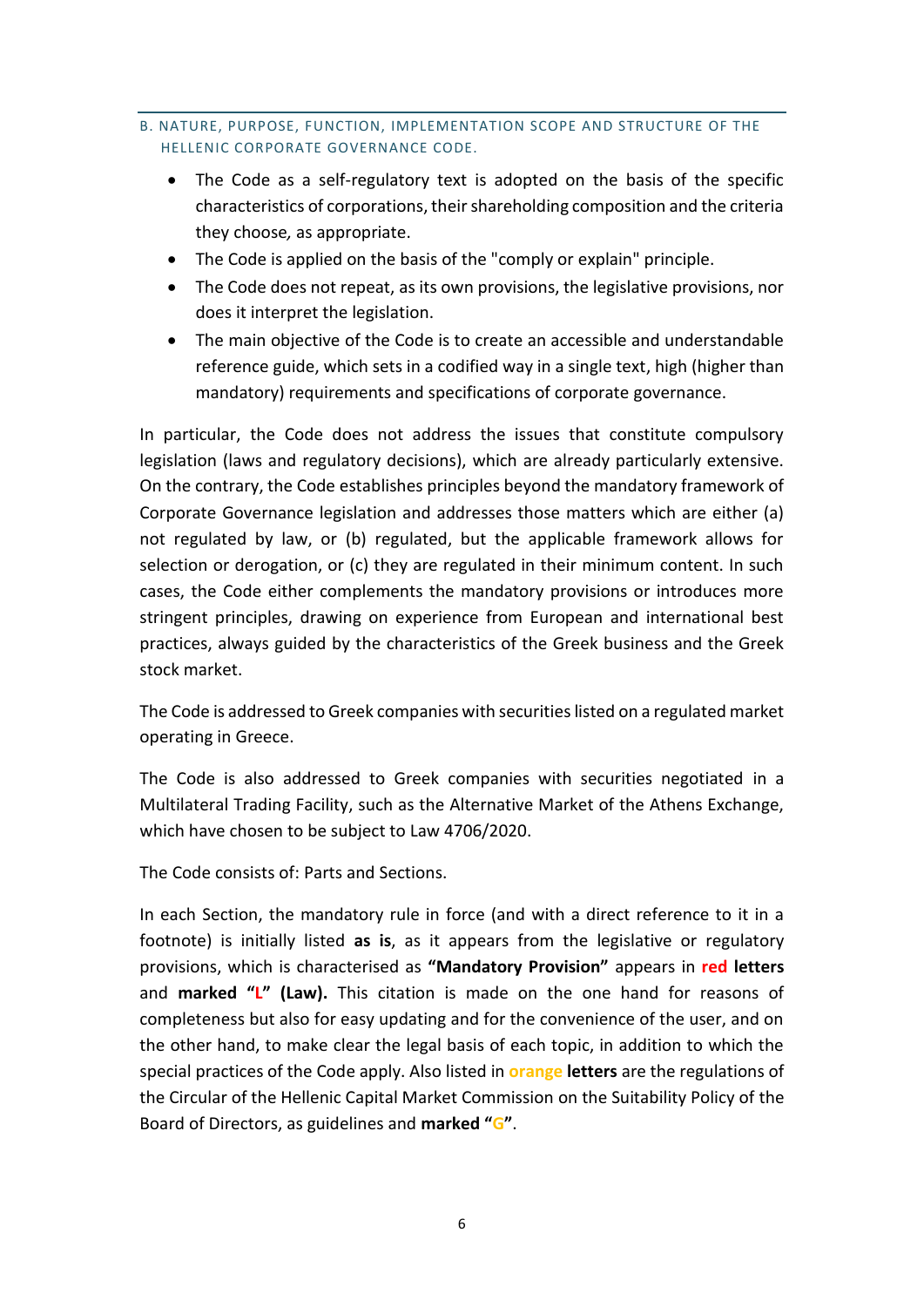Then, the "**Special Practices"** which are governed by the "Comply or Explain" principle are listed below and are classified as **"Comply or Explain"**, according to the corresponding principle. The Special Practices appear in **green letters** and **marked "C/E".** 

More specifically, the "Comply or Explain" principle requires companies applying the Code to either comply with all its provisions, or to explain reasons for their noncompliance with its special practices.

"Explain" documentation: Such explanation should not be limited to a simple reference to the principle or practice the company does not comply with, but should be clearly and specifically justified. In particular, the non-compliance explanation should:

- be specific to the company's position, not generic or off-the-shelf,
- be meaningful, in that it sets the context and reason for non-compliance;
- be understandable and persuasive,
- assess the risk of non-conformity and describe the mitigating action to address any additional risk and to maintain conformity with the relevant principle,
- indicate whether the deviation from the Code's provisions is limited in time and when the company intends to return to conformity with the Code's provisions, and with reference to any alternative practice that the company has adopted as more appropriate, and for what reasons the company considers it more appropriate and useful in the context of high corporate governance standards. In this way, investors and stakeholders are able to assess even if the company does not apply any Code practice, if it does indeed understand the importance of corporate governance and achieves the required efficiency with the quality of the explanation.

The Code provides with this approach the possibility for companies to carefully assess their specific circumstances and to select the one that suits them with transparency and with the aim of effective and high-quality good governance. The purpose is not a dry, generic and perhaps misleading confirmation of the "comply" option.

Certain provisions of the Code may be difficult to implement by small companies. These companies can explain the non-compliance / deviation from the special practices of the Code with a reasoning based on this smaller size, further specifying its meaning by applying the above "Explain" documentation.

Finally, further guidelines are listed for which compliance or explanation is not required in case of non-compliance, but are merely **"Recommendations" (marked "R").**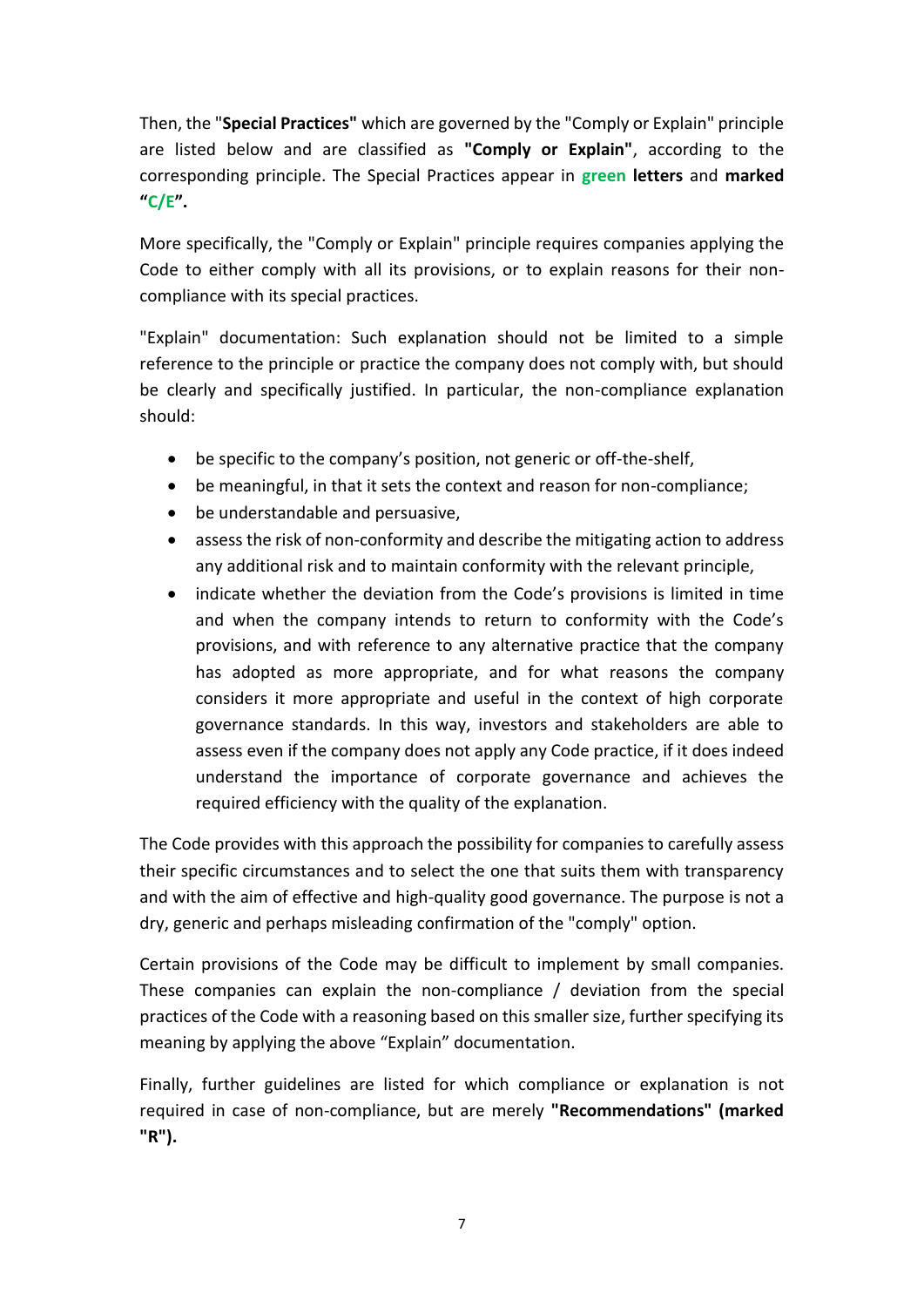I[n Section E](#page-39-0) of the present, instructions for the preparation of a Corporate Governance Statement are given.

The HCGC will review the content of the Code on a regular basis and will adapt it according to the developments, both in the special practices and in the regulatory framework, responding also the changing needs of the Greek corporate world.

The Code shall enter into force upon the entry into force of Articles 1 to 24 of Law 4706/2020. In the Corporate Governance Statement to be published after its first application, the company may invoke the time of entry into force as an explanation of non-compliance or deviation and state for which special practices the company is in the process of compliance.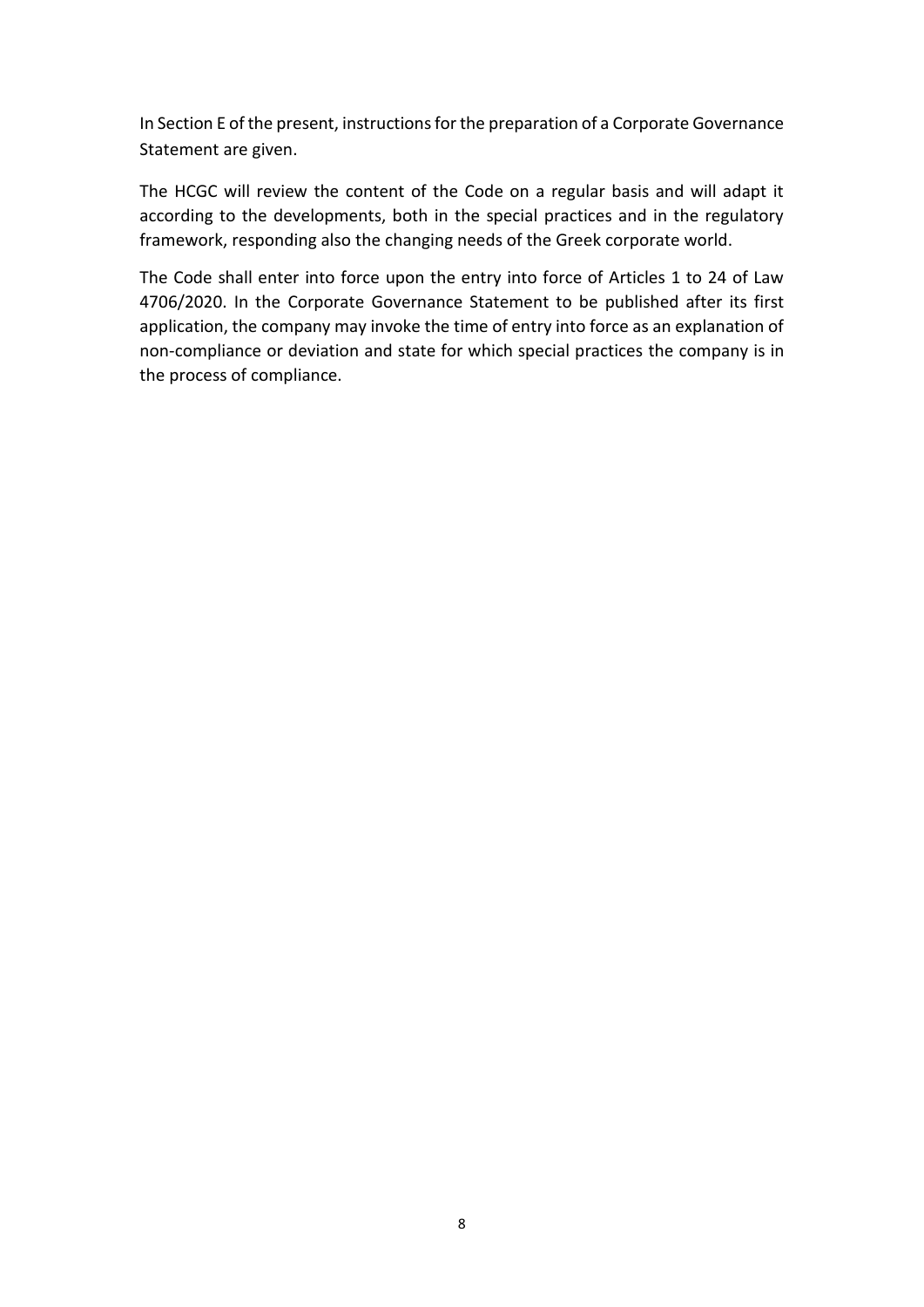### PART A - BOARD OF DIRECTORS **PART A – BOARD OF DIRECTORS**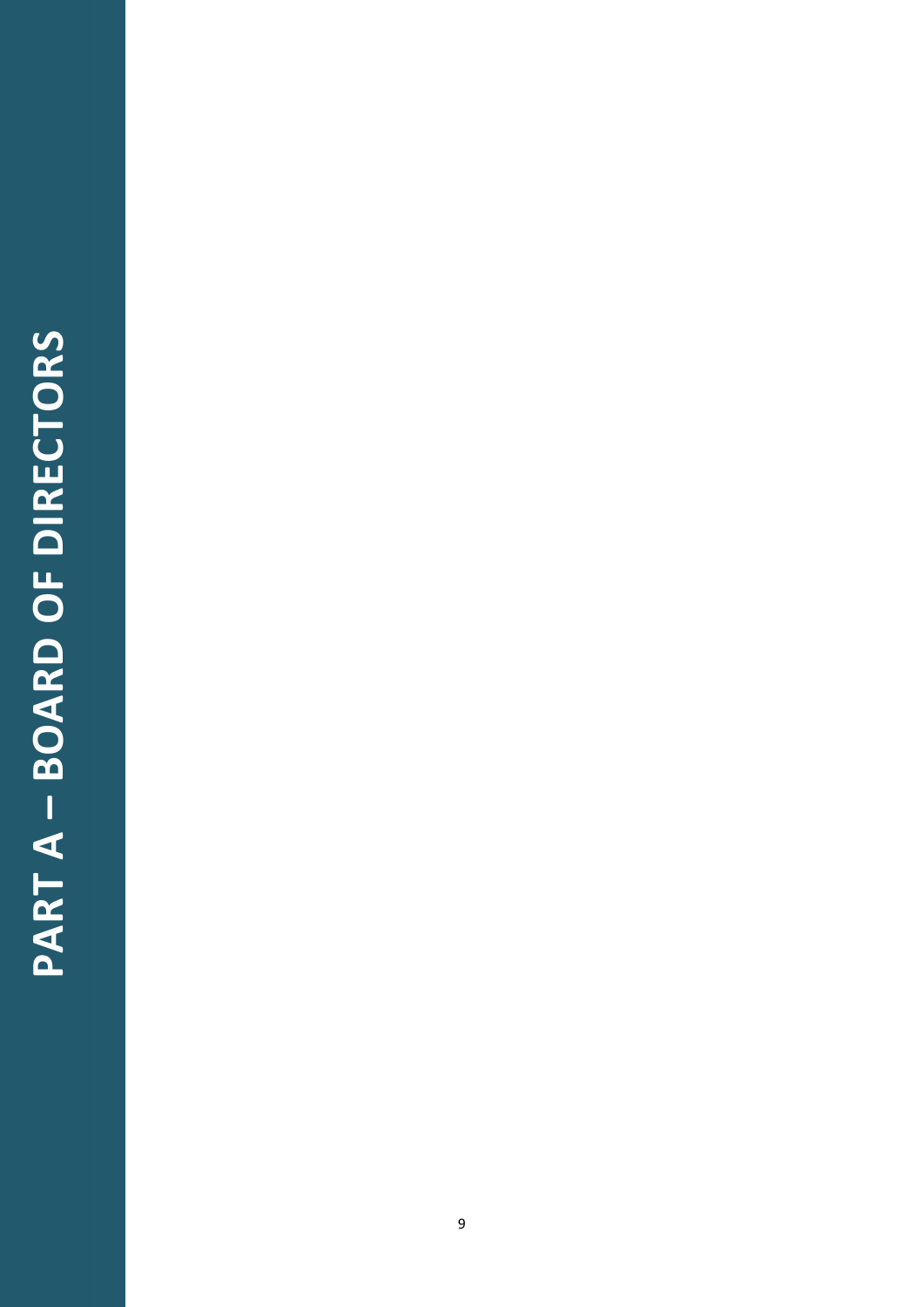### <span id="page-9-0"></span>PART A – BOARD OF DIRECTORS

### <span id="page-9-1"></span>1. FIRST SECTION - ROLE AND RESPONSIBILITIES OF THE BOARD OF DIRECTORS

### **MANDATORY PROVISIONS**

- 1.1. *"The Board of Directors is competent to decide on every act concerning the management of the company, the administration of its assets and the general pursuit of its purpose."<sup>2</sup>*
- *1.2. "During the establishment of the company, the appointment of a Chair, Vice-Chair, Chief Executive or executive director or persons with other capacity and responsibilities for the first Board of Directors may be done with the Articles of Association. The Board of Directors may at any time make a different allocation of the above capacities among its members."<sup>3</sup>*
- 1.3. *"The members of the Board of Directors and every third person, to whom powers have been delegated by it, in accordance with Article 87 of Law 4548/2018, shall, in the exercise of their duties and responsibilities, comply with the law, the Articles of Association and the lawful decisions of the general meeting. They must manage the corporate affairs in order to promote the corporate interest, supervise the execution of the decisions of the Board of Directors and the General Meeting and inform the other members of the Board of Directors of the corporate affairs."<sup>4</sup>*

L

L

L

L

L

- *1.4. "The Board of Directors appoints and supervises the implementation of the corporate governance system of provisions 1 to 24 of Law 4706/2020, periodically monitors and evaluates its implementation and effectiveness every three (3) financial years, taking appropriate action to address deficiencies."<sup>5</sup>*
- *1.5. "The Board of Directors ensures the adequate and efficient operation of the Company's internal control system..."<sup>6</sup>*

<sup>2</sup> Law 4548/2018, article 86, par. 1

<sup>3</sup> Law 4548/2018, article 87, par. 3

<sup>4</sup> Law 4548/2018, article 96, par. 1

<sup>5</sup> Law 4706/2020, article 4, par. 1

<sup>6</sup> Law 4706/2020, article 4, par. 2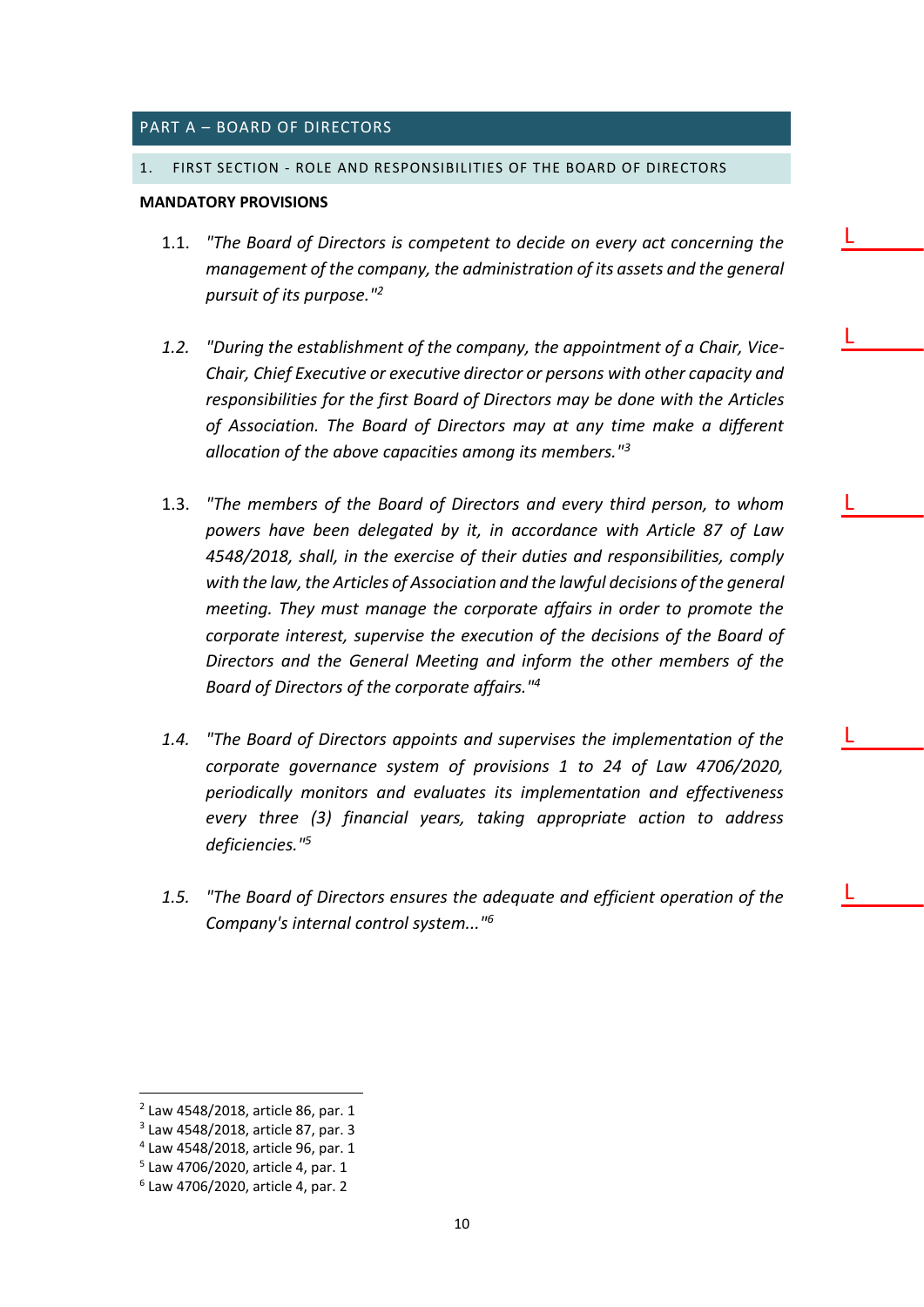### **SPECIAL PRACTICES**

- 1.6. The Board of Directors is responsible for determining the values and the strategic orientation of the company, as well as the continuous monitoring of their compliance. At the same time, it remains responsible for the approval of the strategy and the business plan of the company, as well as for the continuous monitoring of their implementation. The Board of Directors shall also regularly review the opportunities and risks in relation to the defined strategy, as well as the relevant measures taken to address them. The Board of Directors, seeking to obtain all the necessary information from its executive members and / or directors, is informed about the market and any other developments that affect the company.
- 1.7. The Board of Directors ensures that the values and strategic planning of the company are in line with the corporate culture. The values and purpose of the company are translated and applied in practice and influence practices, policies and behaviors within the company at all levels. The Board of Directors and the senior management set the standard for the characteristics and behaviors that shape the corporate culture and are an example of its application. At the same time, they use tools and techniques aimed at integrating the desired culture into the company's systems and procedures.
- 1.8. The Board of Directors understands the company's risks and their nature and determines the extent of the exposure of the company to the risks that it intends to assume within its long-term strategic objectives.
- 1.9. The Board of Directors shall establish a policy to identify, avoid and deal with conflicts of interest between the interests of the company and those of its members or persons to whom the Board of Directors has delegated some of its responsibilities, in accordance with Article 87 of Law 4548/2018. This policy is based on clear procedures, which define the manner of timely and complete notification to the Board of Directors of their interests in transactions between related parties or any other possible conflict of interest with the company or its subsidiaries. Measures and procedures shall be evaluated and reviewed to ensure their effectiveness.
- 1.10. The Board of Directors provides the appropriate approval, monitors the implementation of the strategic guidelines and objectives and ensures the existence of the necessary financial and human resources, as well as the existence of an internal control system.

 $C / E$ 

C / E

 $C / E$ 

 $C / E$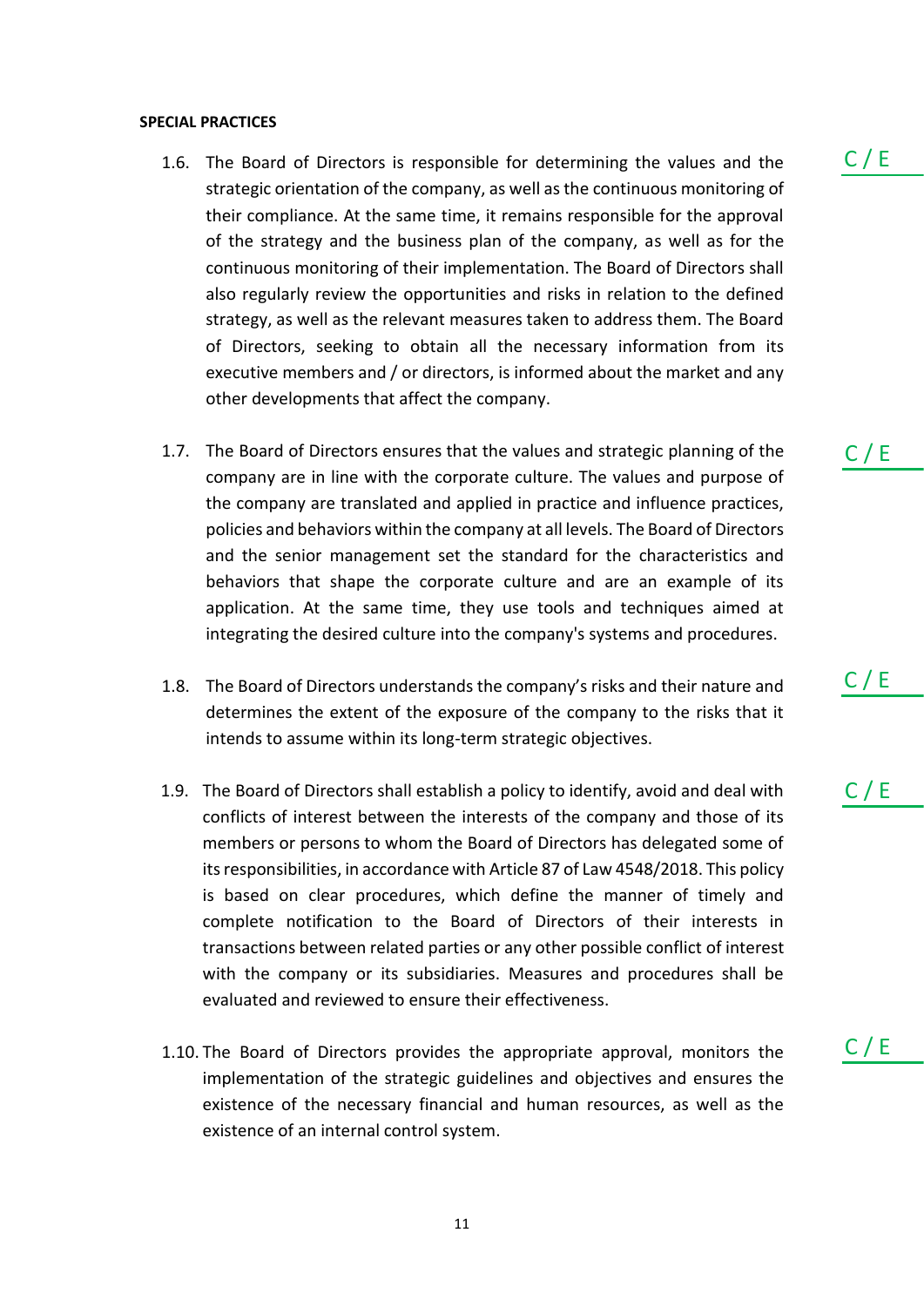- 1.11. The Board of Directors shall determine and / or define the responsibilities of the Chief Executive and the Deputy Chief Executive, who shall exercise them, if appointed.
- 1.12. The company encourages non-executive members of the Board of Directors to take care of their information regarding the above issues.
- 1.13. The non-executive members of the Board of Directors meet at least annually, or exceptionally when judged appropriate without the presence of executive members in order to discuss the performance of the latter. At these meetings the non-executive members shall not act as a de facto body or a committee of the Board of Directors.
- 1.14. The Chief Executive and senior management shall ensure that any information necessary for the performance of the duties of the members of the Board of Directors is available to them at any time.
- 1.15. The Board of Directors shall establish its internal regulation, which shall at least describe the manner in which it meets and takes decisions and the procedures it follows, taking into account the relevant provisions of the Articles of Association and the mandatory provisions of the law.
- 1.16. The internal regulation of the Board of Directors is drawn up in compliance with the principles of the Code or otherwise explaining the deviations.
- 1.17. At the beginning of each calendar year, the Board of Directors shall adopt a calendar of meetings and an annual action plan, which shall be revised according to the developments and needs of the company, in order to ensure the correct, complete and timely fulfillment of its tasks, as well as the examination of all matters on which it takes decisions.

### **RECOMMENDATIONS**

- 1.18. The Board of Directors utilises technological tools with the necessary security specifications for real-time information and to facilitate the connection and information of members.
- 1.19. Non-executive members may request, in accordance with a procedure included in the internal regulation of the Board of Directors, to contact the executives of the company's senior management through regular presentations by the heads of departments and services.

 $C / E$ 

 $C / E$ 

 $C / E$ 

 $C / E$ 

 $C / E$ 

 $C / E$ 

 $C / E$ 

R

R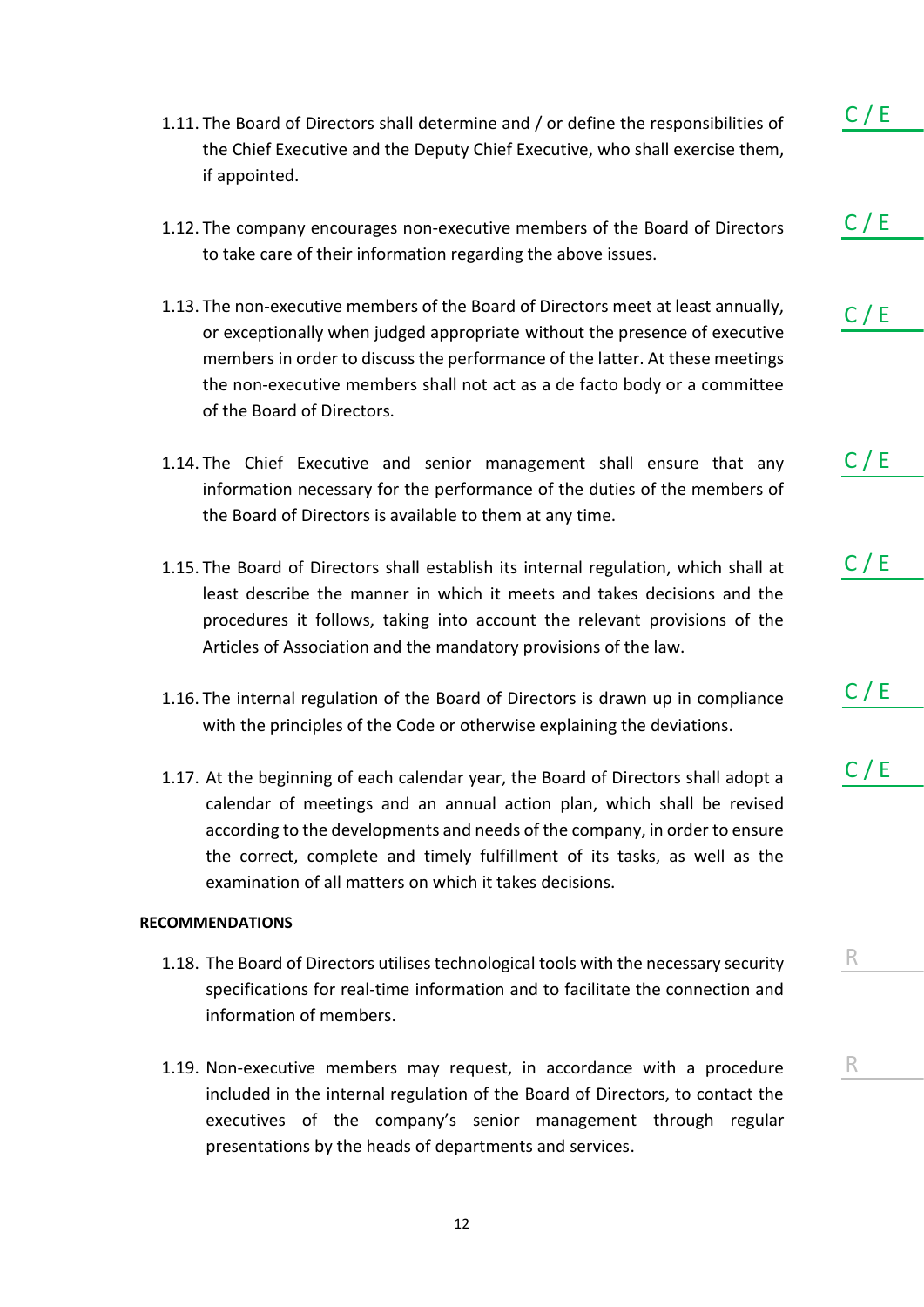1.20. The members of the Board of Directors receive the agenda of the next meeting and the supporting documents on time; namely before the expiry of the statutory deadlines of the Law, so that their study is possible, taking into account each time the complexity of the issues to be discussed.

### <span id="page-12-0"></span>2. SECOND SECTION - SIZE AND COMPOSITION OF THE BOARD OF DIRECTORS

### **2.1. Size of the Board of Directors**

### **MANDATORY PROVISION**

*2.1.1. "The number of members of the Board of Directors shall be determined by the Articles of Association or by the General Meeting, within the limits provided for in the Articles of Association. Without prejudice to Article 115 of Law 4548/2018, the Board of Directors shall consist of at least three (3) members and not more than fifteen (15). Where the articles of association provide for a minimum and maximum number of members of the Board of Directors, the exact number of members shall be determined by the general meeting."<sup>7</sup>*

L

R

R

L

L

### **RECOMMENDATION**

2.1.2. The size and composition of the Board of Directors reflects the size, scope and complexity of the activities and the shareholding structure of the company.

### **2.2. Composition of the Board of Directors**

### **MANDATORY PROVISIONS**

- *2.2.1. "The Company has a policy of suitability for the members of the Board of Directors, which is approved by its Board of Directors and includes at least the provision of diversity criteria for the selection of the members of the Board of Directors." 8*
- *2.2.2. "The societe anonyme companies .... shall also include in their management report that they prepare, a Corporate Governance Statement. This statement ... contains ... information: (f) a description of the policy on diversity applied to the administrative, management and supervisory bodies of the company as regards aspects such as, for example, age, gender or education and professional history of the*

13

<sup>7</sup> Law 4548/2018, article 77, par. 3

<sup>8</sup> Law 4706/2020, article 3, par. 1c.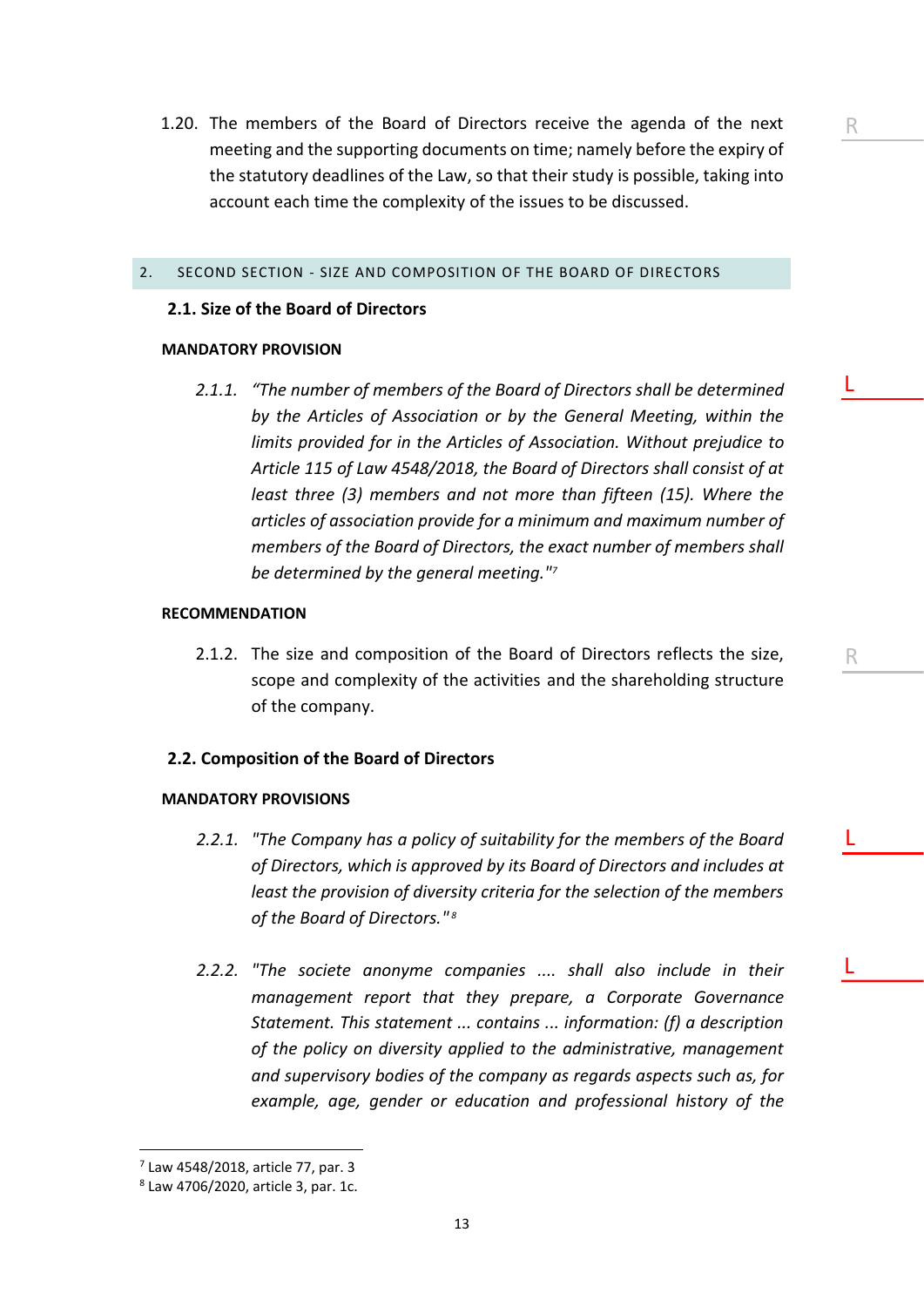*members, the objectives of that diversity policy, the way in which the results were applied during the reporting period. If no such policy is applied, the statement shall contain a specific justification for the reason for non-application."<sup>9</sup>*

- *2.2.3. "The composition of the Board of Directors reflects the knowledge, skills and experience required for the exercise of its powers, in accordance with the business model and strategy of the Company."<sup>10</sup>*
- *2.2.4. "Independent non-executive members shall be elected by the general meeting or appointed by the Board of Directors in accordance with par. 4 of Article 9 of Law 4706/2020, and should account for at least one third (1/3) of the total number of its members and, however, not less than two (2). If a fraction occurs, it shall be rounded to the nearest integer."<sup>11</sup>*
- *2.2.5. "The executive members of the Board of Directors, in particular: (a) are responsible for the implementation of the strategy determined by the Board of Directors and (b) consult regularly with the non-executive members of the Board of Directors on the appropriateness of the implemented strategy."<sup>12</sup>*
- *2.2.6. "In existing situations of crises or risks, and when it is necessary under the conditions to take measures which are reasonably expected to significantly affect the Company, such as when decisions are to be taken on the development of the business and the risks that are undertaken, which are expected to influence the financial situation of the Company, the executive members shall inform the Board of Directors without delay in writing, either jointly or separately, by submitting a report with their estimates and proposals."<sup>13</sup>*
- *2.2.7. "The non-executive members of the Board of Directors, including the independent non-executive members, have, in particular, the following obligations:*

*a) Monitor and examine the Company's strategy and its implementation, as well as the achievement of its objectives.*

L

L

L

L

L

<sup>9</sup> Law 4548/2018, article 152, par. 1f.

<sup>10</sup> Law 4706/2020, article 3, par. 2

<sup>11</sup> Law 4706/2020, article 5, par. 2

<sup>12</sup> Law 4706/2020, article 6, par. 1

<sup>13</sup> Law 4706/2020, article 6, par. 2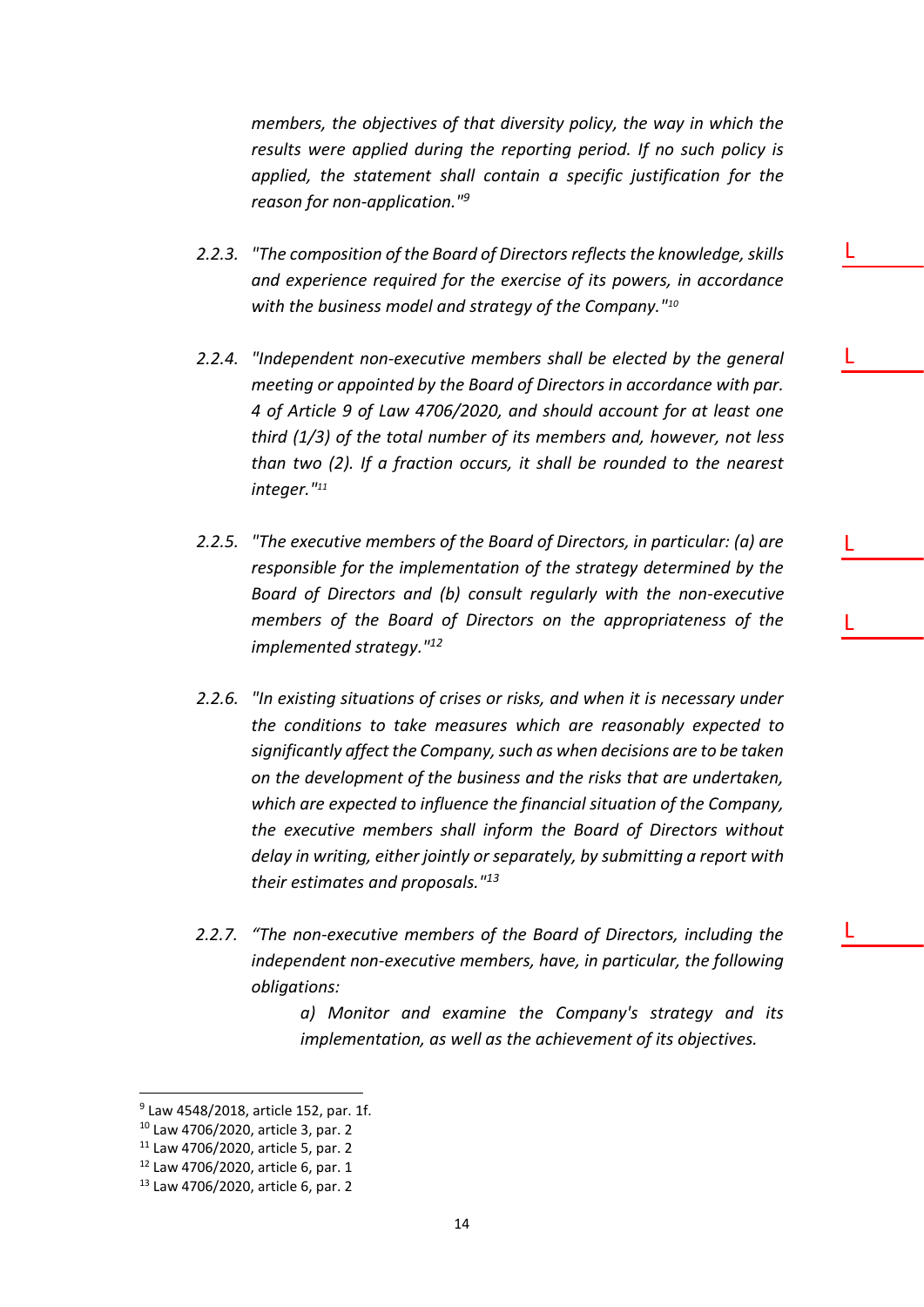*b) Ensure effective supervision of the executive members, including monitoring and control of their performance. c) They shall examine and express opinions on the proposals submitted by the executive members on the basis of existing information."<sup>14</sup>*

- *2.2.8. "A non-executive member of the Board of Directors… is dependent if (ca) has been a member of the Board of Directors of the company or a related company for more than nine (9) financial years in aggregate at the time of his election."<sup>15</sup>*
- *2.2.9. "A non-executive member of the Board of Directors shall be considered independent if, at the time of his appointment and during his term of office, he does not directly or indirectly own a percentage of voting rights greater than zero point five percent (0.5%) of the share capital of the Company and is exempted from economic, business, family or other dependency relationships which may influence his decisions and his independent and objective judgment." 16*
- *2.2.10. "The selection criteria of the members of the Board of Directors shall include at least sufficient representation by gender in a percentage not less than twenty-five percent (25%) of all the members of the Board of Directors. In the case of a fraction, this percentage shall be rounded to the previous integer."<sup>17</sup>*
- *2.2.11. Guidelines of the Hellenic Capital Market Commission on Suitability Policy<sup>18</sup>* .

G

L

R

L

L

### **RECOMMENDATION**

2.2.12. Independent non-executive members shall not be less than one half (½) of the total number of members of the Board of Directors.

<sup>14</sup> Law 4706/2020, article 7

<sup>15</sup> Law 4706/2020, article 9, par. 2ca

<sup>16</sup> Law 4706/2020, article 9, par. 1

<sup>17</sup> Law 4706/2020, article 3, par. 1b

<sup>&</sup>lt;sup>18</sup> Circular 60/18.9.2020 of the Hellenic Capital Market Commission on the suitability policy of the members of the Board of Directors. [http://www.hcmc.gr/el\\_GR/web/portal/elib/circulars](http://www.hcmc.gr/el_GR/web/portal/elib/circulars)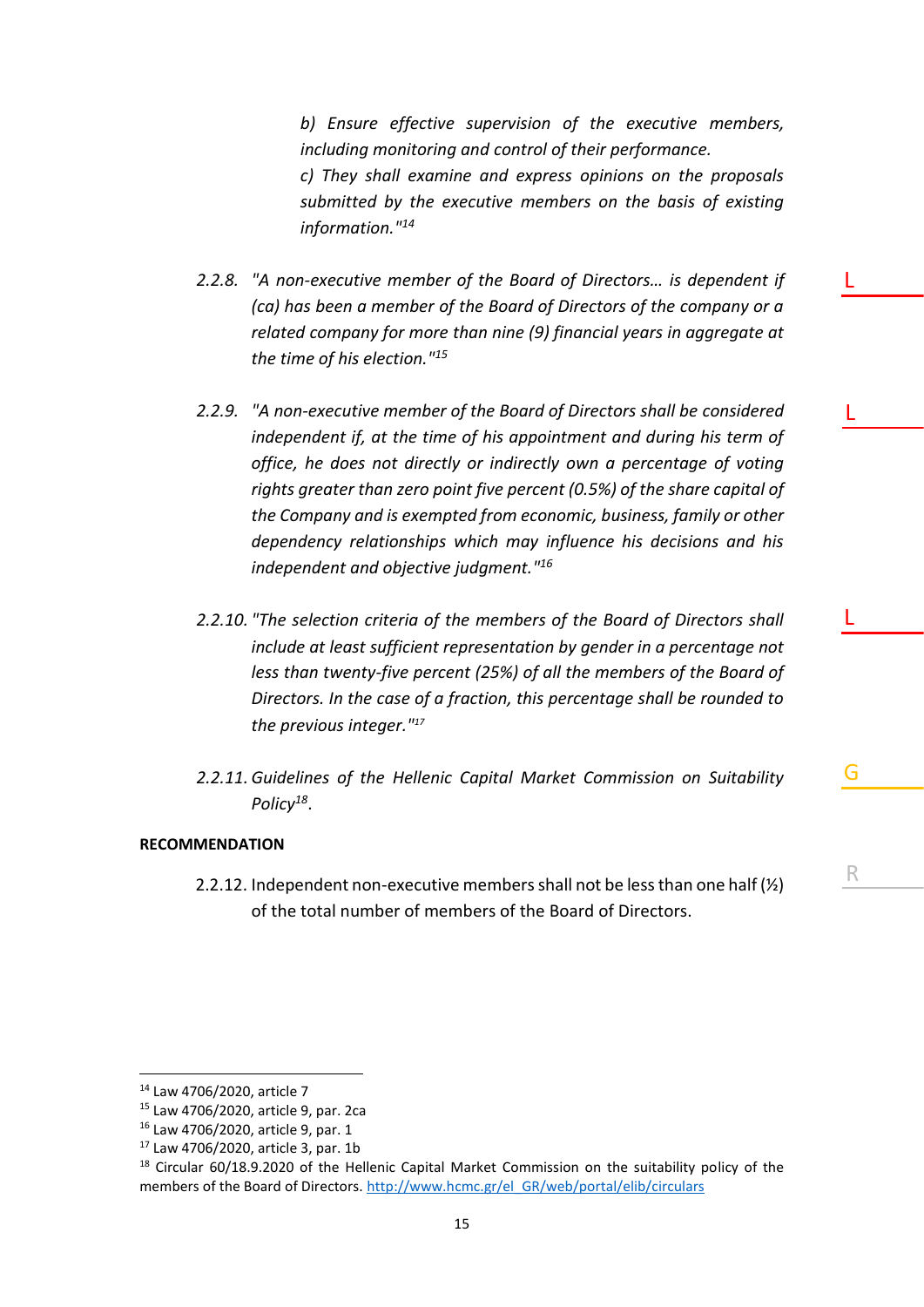### **SPECIAL PRACTICES**

- 2.2.13. The company adopts a policy of diversity that is part of the suitability policy.
- 2.2.14. As regards gender representation, diversity policy includes specific quantitative representation objectives by gender.
- 2.2.15. The company ensures that the diversity criteria concern, in addition to the members of the Board of Directors, senior and/or senior management with specific representation objectives by gender, as well as timetables for achieving them.
- 2.2.16. The selection criteria of the members of the Board of Directors ensure that the Board of Directors, collectively, can understand and manage issues related to the environment, social responsibility and governance (ESG $^{19}$ ), within the framework of its strategy.
- 2.2.17. The selection criteria ensure that the members of the Board of Directors can devote sufficient time to the performance of their duties and place restrictions on the number of positions held by members of the Board of Directors of a company in other, unrelated companies.
- 2.2.18. The non-executive members of the Board of Directors do not participate in Boards of Directors of more than five (5) listed companies, and in the case of the Chair more than three (3).

### **MANDATORY PROVISIONS**

- *2.2.19. "The Chair of the Board of Directors is a non-executive member. In the event that the Board of Directors, by way of derogation.............,<sup>20</sup> appoints one of the executive members of the Board of Directors as Chair; it shall obligatorily appoint a Vice-Chair from among the nonexecutive members." <sup>21</sup>*
- *2.2.20. Guidelines of the Hellenic Capital Market Commission on Suitability Policy<sup>22</sup>* .

 $C / E$ 

C / E

 $C / E$ 

 $C / E$ 

C / E

 $C / E$ 

G

L

<sup>19</sup> Environmental – Social – Governance factors

<sup>20</sup> Law 4706/2020, article 8, par. 1

<sup>21</sup> Law 4706/2020, article 8, par. 2

 $22$  Circular 60/18.9.2020 of the Hellenic Capital Market Commission on the suitability policy of the members of the Board of Directors. [http://www.hcmc.gr/el\\_GR/web/portal/elib/circulars](http://www.hcmc.gr/el_GR/web/portal/elib/circulars)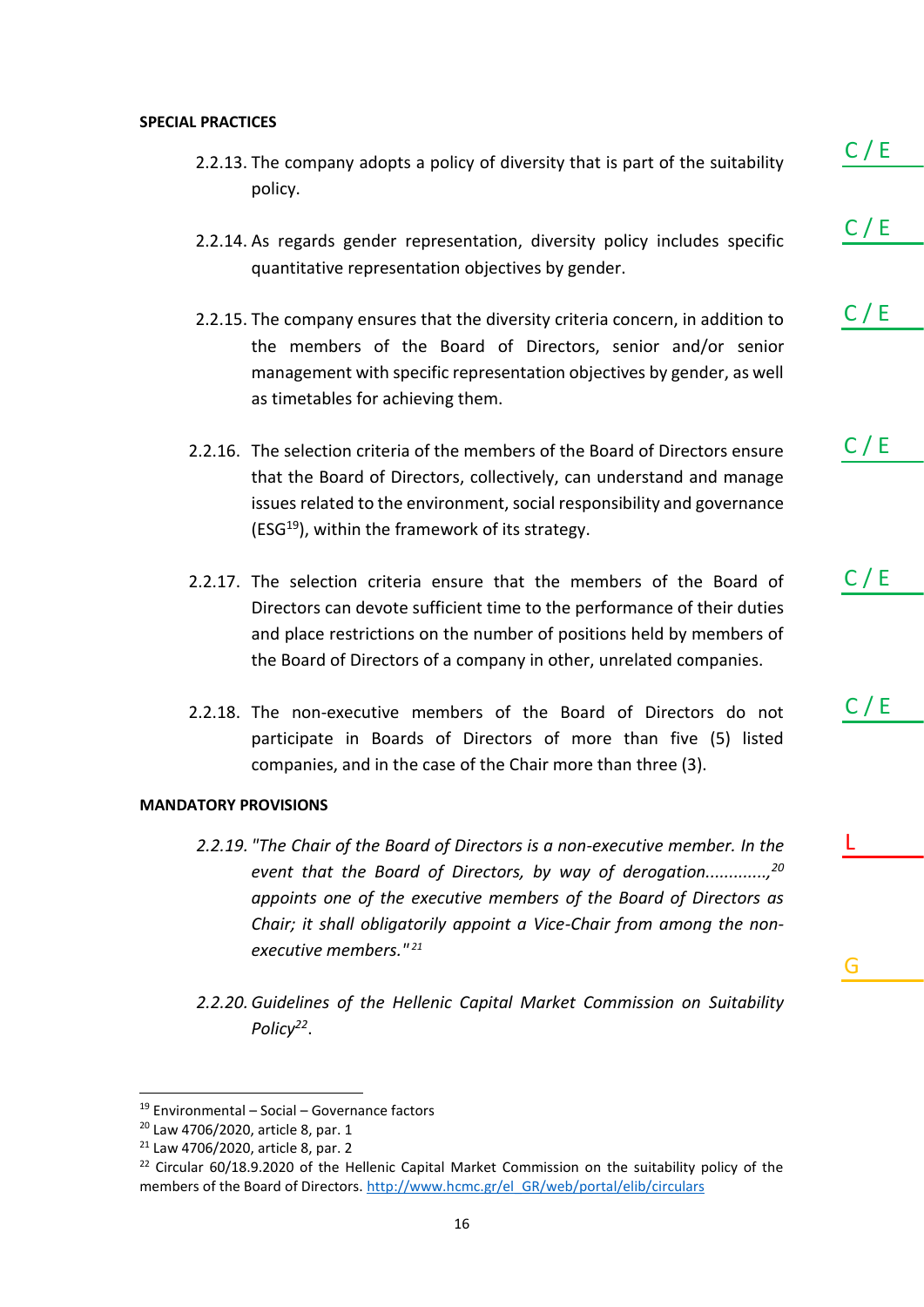### **SPECIAL PRACTICES**

- 2.2.21. The Chair shall be elected by the independent non-executive members. In the event that the Chair is elected by the non-executive members, one of the independent non-executive members shall be appointed, either as vice-chair or as a senior independent member (Senior Independent Director).
- 2.2.22. The independent non-executive Vice-Chair or Senior Independent Director shall, as appropriate, have the following responsibilities: to support the Chair, to act as a liaison between the Chair and the members of the Board of Directors, to coordinate the independent non-executive members and lead the evaluation of the Chair.
- 2.2.23. Where the Chair is an executive, then the independent non-executive vice-chair or the senior independent member (Senior Independent Director) shall not replace the Chair in his executive duties.

### **2.3. Succession of the Board of Directors**

### **SPECIAL PRACTICES**

- 2.3.1. The company has a framework for filling positions and succession of the members of the Board of Directors, in order to identify the needs for filling positions or replacements and to ensure each time the smooth continuation of the management and the achievement of the company's purpose.
- 2.3.2. The company ensures the smooth succession of the members of the Board of Directors with their gradual replacement in order to avoid the lack of management.
- 2.3.3. The succession framework shall in particular take into account the findings of the evaluation of the Board of Directors in order to achieve the necessary changes in composition or skills and to maximise the effectiveness and collective suitability of the Board of Directors.
- 2.3.4. The company also has a succession plan for the Chief Executive. The preparation of an integrated succession plan for the Chief Executive shall be entrusted to the nomination committee, which in this case shall be responsible for:

 $C / E$ 

 $C / E$ 

C / E

 $C / E$ 

 $C / E$ 

 $C / E$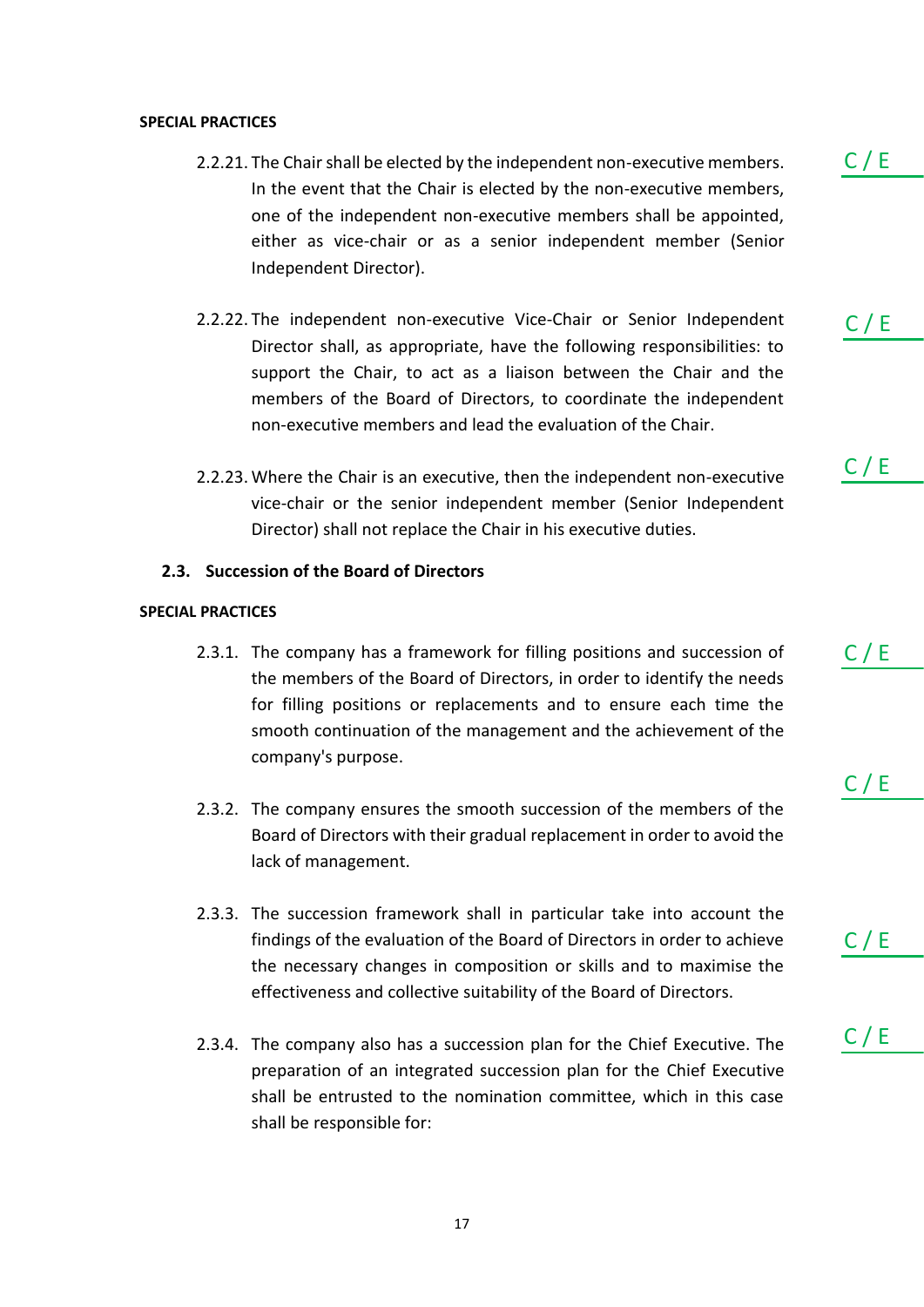- identifying the required quality characteristics that the Chief Executive should have,
- ongoing monitoring and identification of potential internal nominees,
- where appropriate, search for potential external nominees,
- and a dialogue with the Chief Executive on the evaluation of nominees for his / her position and other senior management positions.

L

L

 $C / E$ 

 $C / E$ 

C / E

 $C / E$ 

 $C / E$ 

### **MANDATORY PROVISIONS**

- *2.3.5. "The Company has a remuneration committee<sup>23</sup>and a nomination committee."<sup>24</sup>*
- *2.3.6. "The Code allows for the combination of the nomination and remuneration functions within one board committee."*<sup>25</sup>

### **SPECIAL PRACTICES**

- 2.3.7. The Board of Directors shall set up a nomination committee, which shall play a leading role in the nomination process, in the design of the succession plan and for the members of the Board of Directors and senior management.
- 2.3.8. The company's nomination committee shall not replace any existing nomination committee in a subsidiary of the company, but may consult it on a case-by-case basis.
- 2.3.9. Where the nomination committee is separate from the remuneration committee, the chair of the nomination committee may not be the chair of the remuneration committee.
- 2.3.10.The nomination committee reviews periodically and consistently the needs for renewal of the Board of Directors.
- 2.3.11.The nomination process by the nomination committee is clearly defined and applied in a transparent manner and in a way that ensures its effectiveness.

<sup>23</sup> Law 4706/2020, article 11

<sup>24</sup> Law 4706/2020, article 12

<sup>25</sup> Law 4706/2020, article 10, par. 2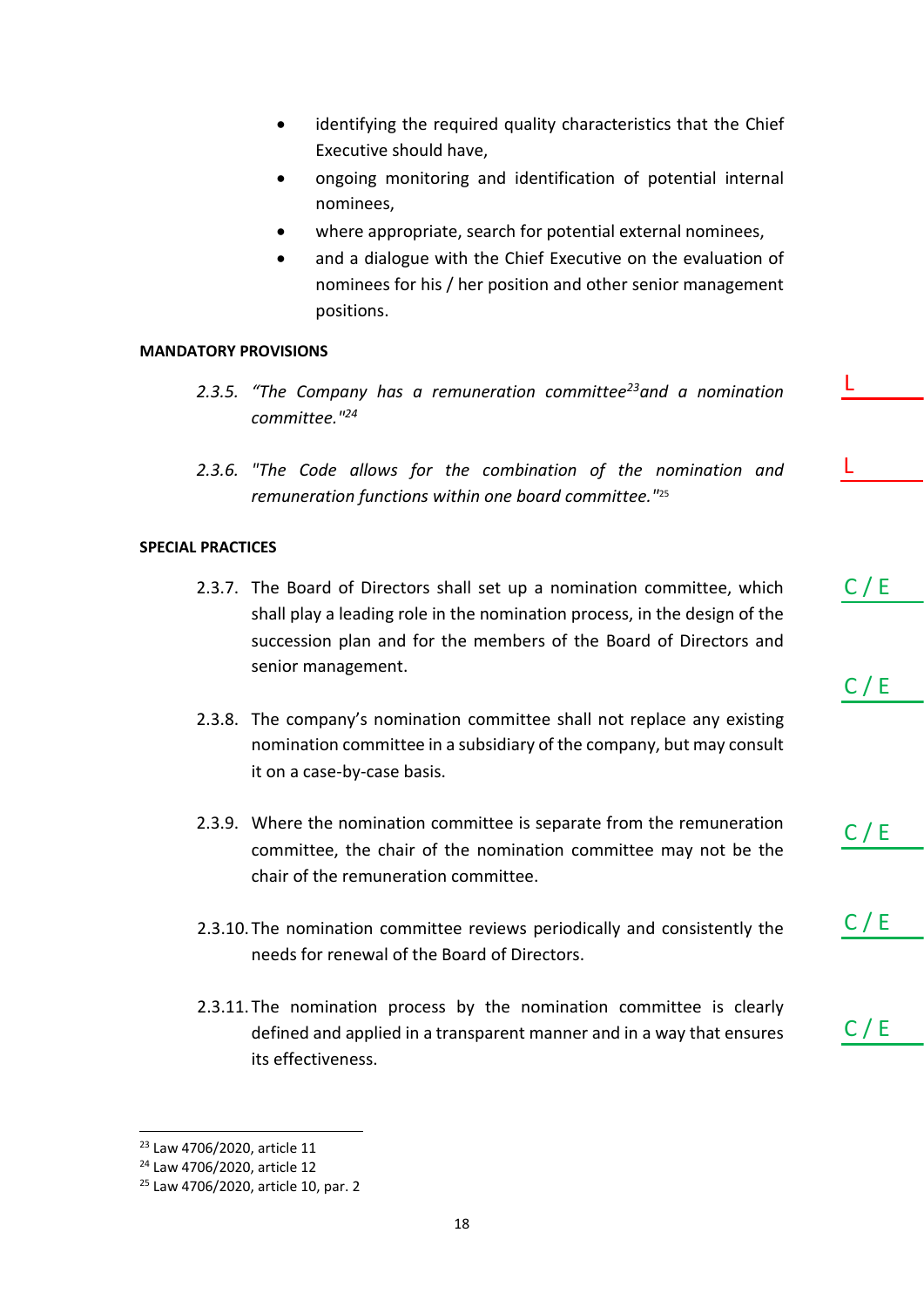2.3.12. The term of office of the members of the nomination committee shall coincide with the term of office of the Board of Directors, with the possibility of its renewal. In any case, their term of office in the Committee shall not exceed nine (9) years in total.

### **2.4. Remuneration of members of the Board of Directors**

### **MANDATORY PROVISIONS**

*2.4.1. "Companies with shares listed on a regulated market are obliged to establish a remuneration policy for the members of the Board of Directors and, if any, for the general manager or his deputy. The reference in this Article and in Articles 111 and 112 of Law 4548/2018 to the Board of Directors includes both the general manager and any deputy. A statutory provision may stipulate that the provisions of this Article and of Articles 111 and 112 shall apply: (a) to executives as defined in International Accounting Standard 24 (9), and (b) to companies with shares not listed on a regulated market."<sup>26</sup>*

L

C / E

L

 $C / E$ 

*2.4.2. "Observing Articles 109 to 112 of Law 4548/2018, the remuneration committee:*

*a) shall make proposals to the Board of Directors on the remuneration policy submitted for approval to the general meeting, in accordance with par. 2 of Article 110 of Law 4548/2018,*

*(b) shall make proposals to the Board of Directors concerning the remuneration of persons falling within the scope of the remuneration policy, in accordance with Article 110 of Law 4548/2018, and on the remuneration of the directors of the Company, in particular the head of the internal audit department,*

*c) shall examine the information contained in the final draft of the annual remuneration report, providing its opinion to the Board of Directors, before submitting the report to the general meeting, in accordance with Article 112 of Law 4548/2018."<sup>27</sup>*

### **SPECIAL PRACTICES**

2.4.3. The remuneration of the executive members of the Board of Directors and the senior management of the company are related to the size of the company, the complexity of its action, the extent of their responsibilities, the degree of their responsibility, the corporate strategy, the company's objectives and their realisation, with the

<sup>26</sup> Law 4548/2018, article 110, par. 1

<sup>27</sup> Law 4706/2020, article 11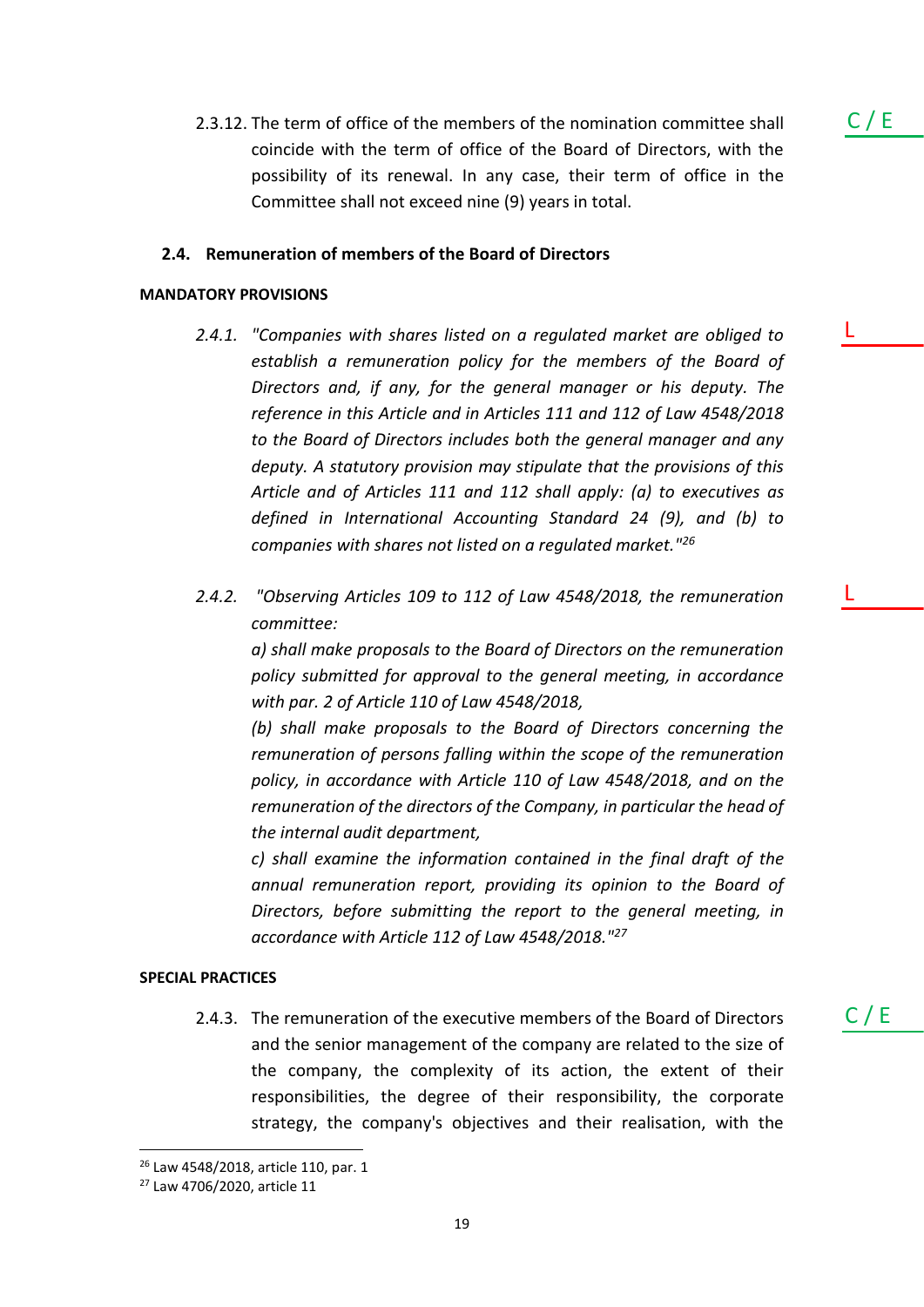ultimate goal of creating long-term value in the company. The process of developing a remuneration policy is characterised by objectivity and transparency. The additional remuneration of the members of the Board of Directors should be linked to the achievement of certain objectives and be dependent or justified by the financial results of the company on the basis of its annual financial statements.

- 2.4.4. The additional remuneration of members of the Board of Directors participating in committees for reasons of transparency and information are clearly visible in the remuneration report, but also in their approval by the general meeting.
- 2.4.5. The members of the Board of Directors exercise independent judgment and discretion when approving remuneration or recommending to the General Meeting the approval of the remuneration policy, taking into account both individual performance and the performance of the company.

### **MANDATORY PROVISION**

*2.4.6. "The Company has a remuneration committee consisting of at least three (3) non-executive by majority (at least two (2)) independent members, with an independent chairman."<sup>28</sup>*

### **SPECIAL PRACTICES**

- 2.4.7. The Chair of the Board of Directors may be a member of the remuneration committee, but may not chair it if he is not independent. In the event that the Chair of the Board of Directors is a member of the remuneration committee, he cannot participate in the determination of his remuneration. A member of the committee to be appointed as its Chair should have served on the committee as a member for at least one year, unless the committee has not been established or operated in the previous year.
- 2.4.8. The remuneration committee has the responsibility to determine the remuneration system for the members of the Board of Directors and the senior executives and to make a relevant recommendation on them to the Board of Directors, which decides on them or to make recommendations to the General Meeting, where required.

 $C / E$ 

C / E

 $C / E$ 

L

 $28$  Law 4706/2020, article 10, par. 1 and 3 and Article 11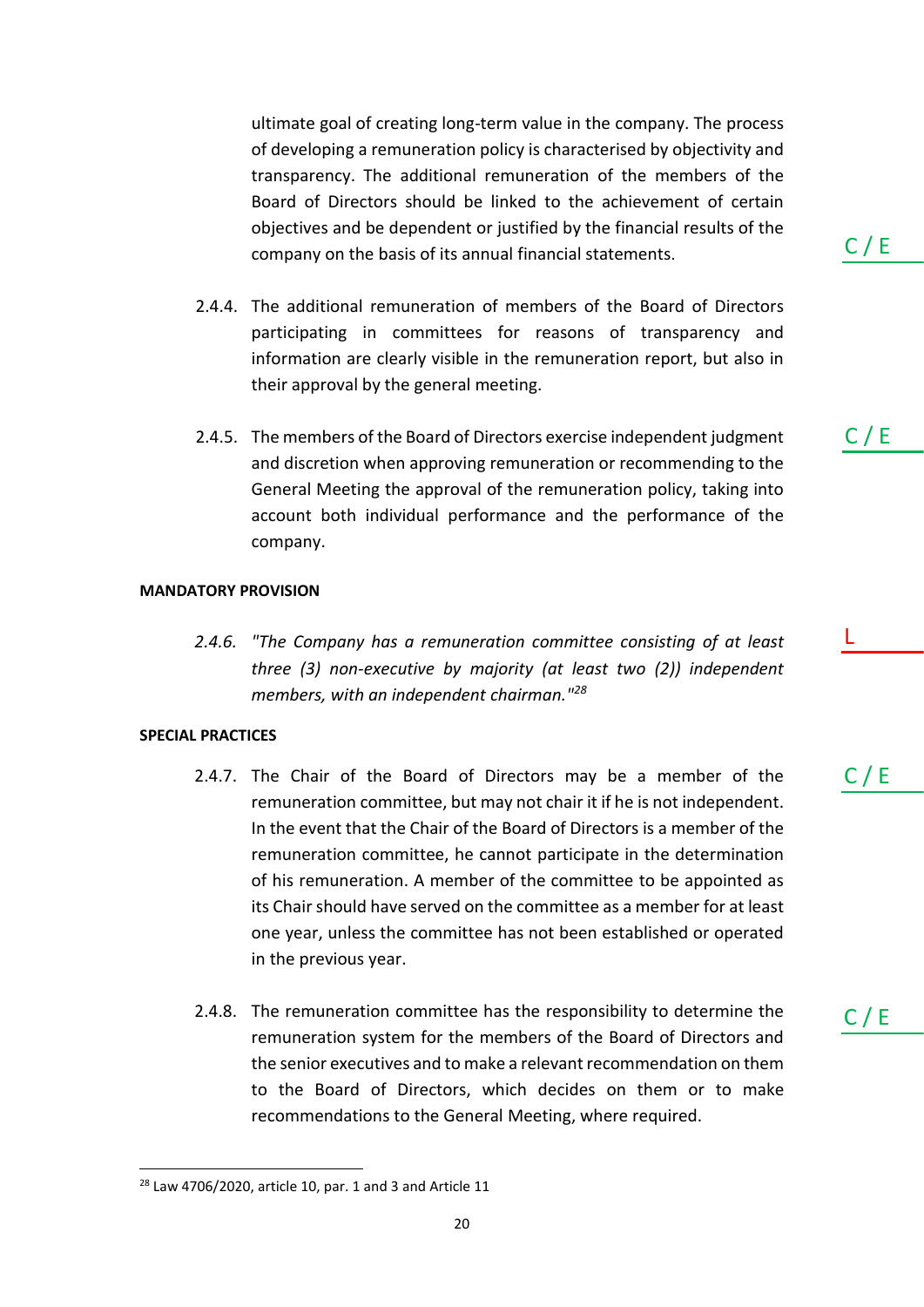2.4.9. The level and structure of remuneration are aimed at and reward the attraction and stay in the company of those members of the Board of Directors who add value to the company with their skills, knowledge and experience.

### **RECOMMENDATION**

2.4.10. The Board of Directors examines and links the remuneration of the executive members with indicators on ESG issues and sustainable development that could give long-term value to the company. In this case, the Board of Directors shall ensure that these indicators are relevant and reliable and promote the correct and efficient management of ESG issues and sustainable development.

### **SPECIAL PRACTICES**

- 2.4.11. The term of office of the members of the remuneration committee shall coincide with the term of office of the Board of Directors, with the possibility of its renewal. In any case, their term of office in the Committee shall not exceed nine (9) years in total.
- 2.4.12. When an external remuneration consultant has been hired, he / she shall report to the remuneration committee, which is also responsible for guidance and monitoring. The external consultant is referred in the annual report of the company together with a statement of any possible relationship between him and the company or with members of the Board individually.
- 2.4.13. The maturity of the preemptive rights is defined for a period not less than three (3) years from the date of their granting to the executive members of the Board of Directors.
- 2.4.14. The contracts of the executive members of the Board of Directors provide that the Board of Directors may require the refund of all or part of the bonus awarded, due to breach of contractual terms or incorrect financial statements of previous years or generally based on incorrect financial data, used for the calculation of this bonus.

 $C / E$ 

R

C / E

C / E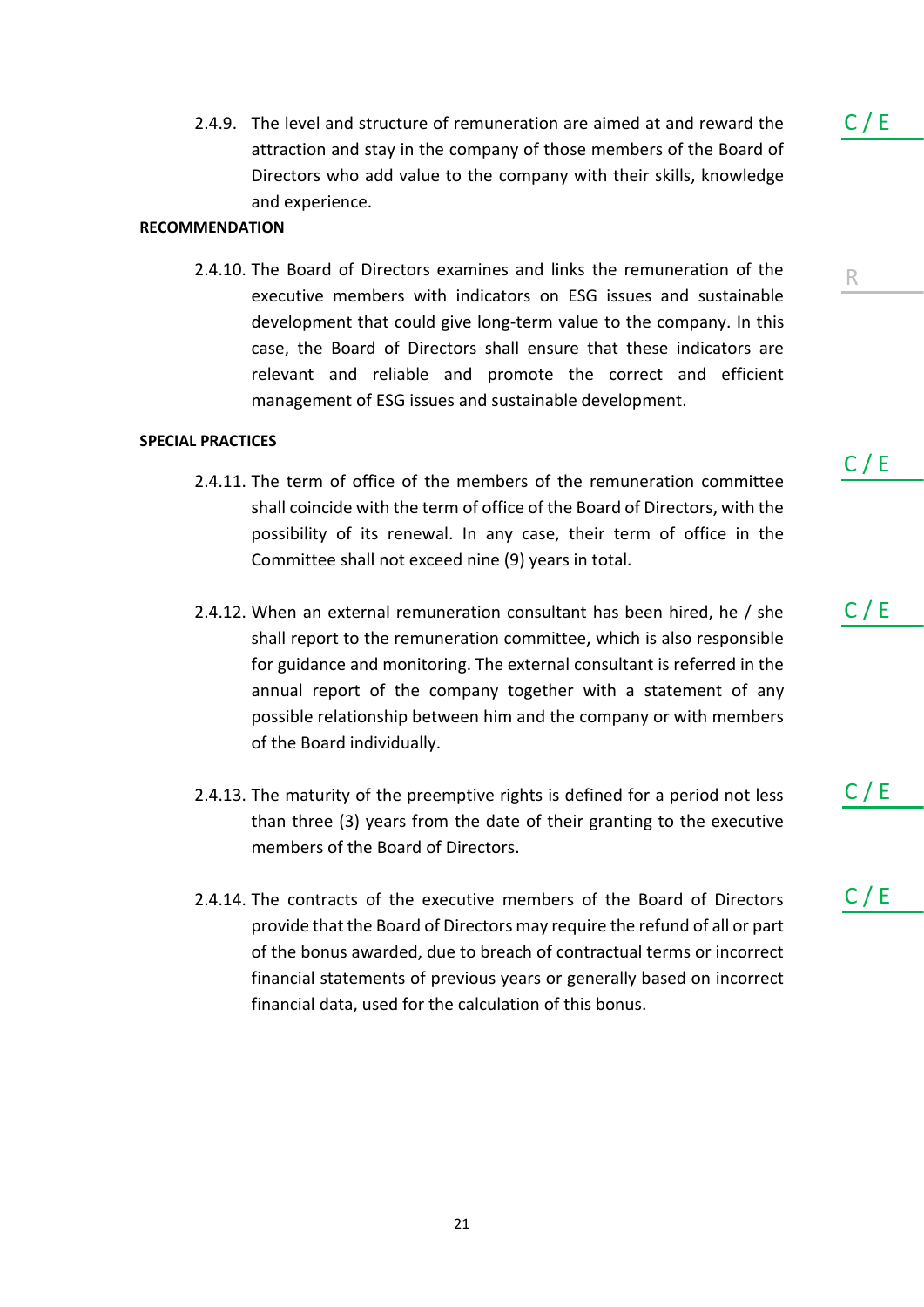### <span id="page-21-0"></span>3. THIRD SECTION - FUNCTIONING OF THE BOARD OF DIRECTORS

### **3.1. Chair of the Board of Directors**

### **MANDATORY PROVISIONS**

- *3.1.1. "The Board of Directors shall elect the Chairman from among its members, if the Articles of Association or the General Meeting has not already appointed him. The Articles of Association, the General Meeting or the Board of Directors shall also elect the deputy chairman. In the absence of a chairman or deputy, the shareholder with the largest number of voting shares may temporarily exercise the duties of chairman."<sup>29</sup>*
- *3.1.2. "The Chairman shall exercise the powers provided for by law and the Articles of Associations."<sup>30</sup>*

### **SPECIAL PRACTICES**

- 3.1.3. The role of the Chair is to organise and coordinate the work of the Board of Directors. The Board of Directors is chaired by the Chair who is responsible for the overall effective and efficient operation and organisation of its meetings. At the same time, the Chair promotes a culture of open-mindedness and constructive dialogue in the conduct of its work, facilitates and promotes the establishment of good and constructive relationships between the members of the Board of Directors and the effective contribution to the work of the Board of Directors of all non-executive members, ensuring that Board members receive accurate and timely information.
- 3.1.4. The Chair shall ensure that the Board of Directors as a whole has a satisfactory understanding of the views of the shareholders. The Chair of the Board of Directors should ensure effective communication with all shareholders as well as the fair and equitable treatment of their interests and the development of constructive dialogue with them in order to understand their positions.
- 3.1.5. The chair shall work closely with the Chief Executive and the Corporate Secretary to prepare the Board of Directors and to fully inform its members.

C / E

 $C / E$ 

C / E

L

L

<sup>&</sup>lt;sup>29</sup> Law 4548/2018, article 89, par. 1

<sup>30</sup> Law 4548/2018, article 89, par. 3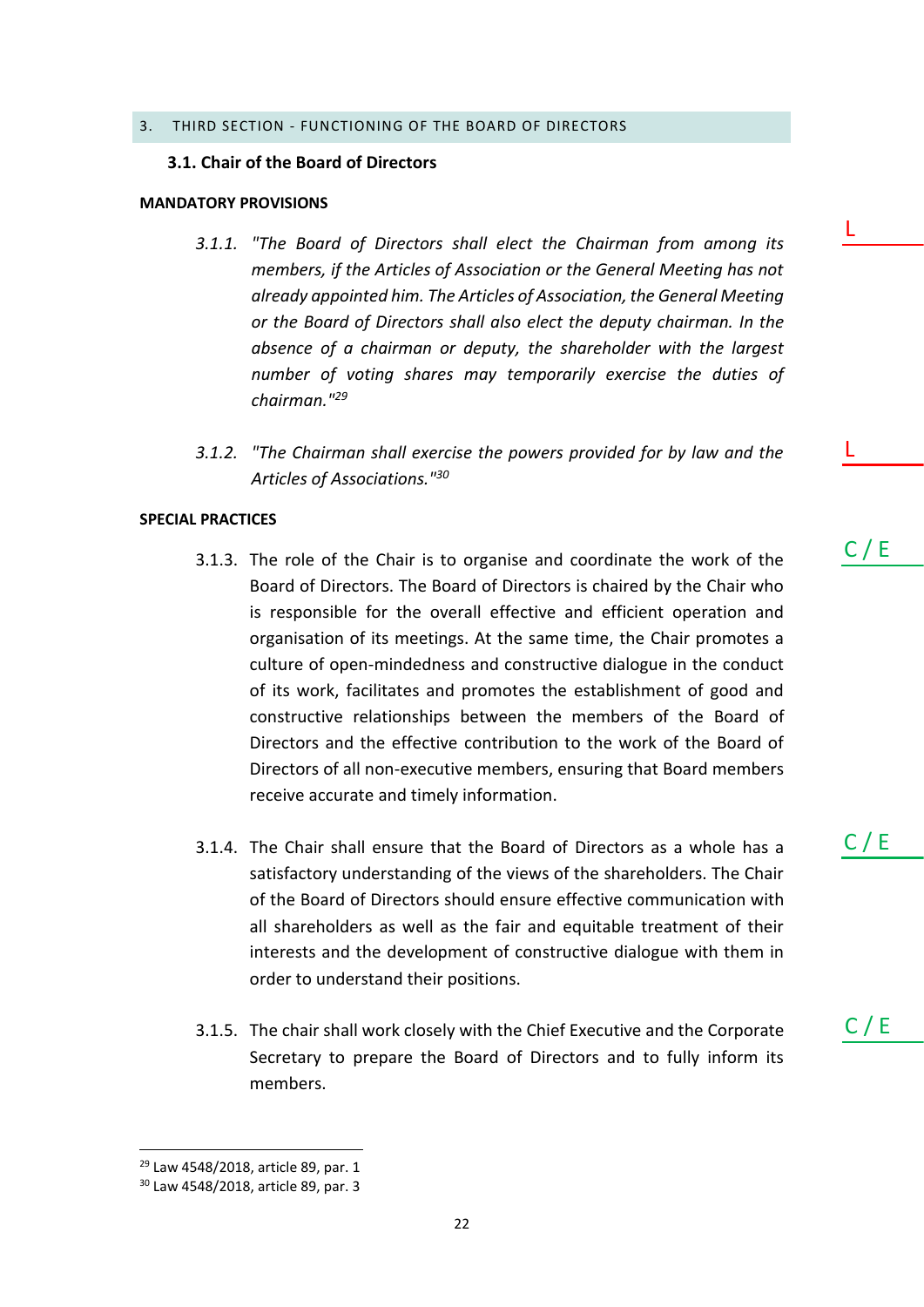### **3.2. Corporate Secretary**

### **SPECIAL PRACTICES**

- 3.2.1. The Board of Directors is supported by a competent, qualified and experienced Corporate Secretary to comply with internal procedures and policies, relevant laws and regulations and to operate effectively and efficiently.
- 3.2.2. The Corporate Secretary shall be responsible, in consultation with the Chair, for ensuring immediate, clear and complete information of the Board of Directors, the inclusion of new members, the organisation of General Meetings, the facilitation of communication of shareholders with the Board of Directors and the facilitation of communication of the Board of Directors with senior management.

### **3.3. Evaluation of the Board of Directors / Chief Executive**

### **GUIDELINES**

- 3.3.1 *"Companies monitor on an ongoing basis the suitability of the members of the Board of Directors, in particular to identify, in the light of any relevant new event, cases in which it is necessary to re-evaluate their suitability.... 31*
- 3.3.2 *"The Board of Directors shall ensure for the company the appropriate succession plan, for the smooth continuation of the management of the company's affairs and decision-making after the departures of its members, in particular executive and committee members."<sup>32</sup>*

### **SPECIAL PRACTICES**

- 3.3.3 The Board of Directors annually evaluates its effectiveness, the fulfillment of its tasks and its committees.
- 3.3.4 The Board of Directors collectively, as well as the Chair, the Chief Executive and the other members of the Board of Directors are evaluated annually for the effective fulfillment of their duties. At least every three years this evaluation shall be facilitated by an external consultant.

C / E

G

G

C / E

<sup>&</sup>lt;sup>31</sup> Circular 60/18.9.2020 of the Hellenic Capital Market Commission on the suitability policy of the members of the Board of Directors. [http://www.hcmc.gr/el\\_GR/web/portal/elib/circulars](http://www.hcmc.gr/el_GR/web/portal/elib/circulars)

 $32$  Circular 60/18.9.2020 of the Hellenic Capital Market Commission on the suitability policy of the members of the Board of Directors. [http://www.hcmc.gr/el\\_GR/web/portal/elib/circulars](http://www.hcmc.gr/el_GR/web/portal/elib/circulars)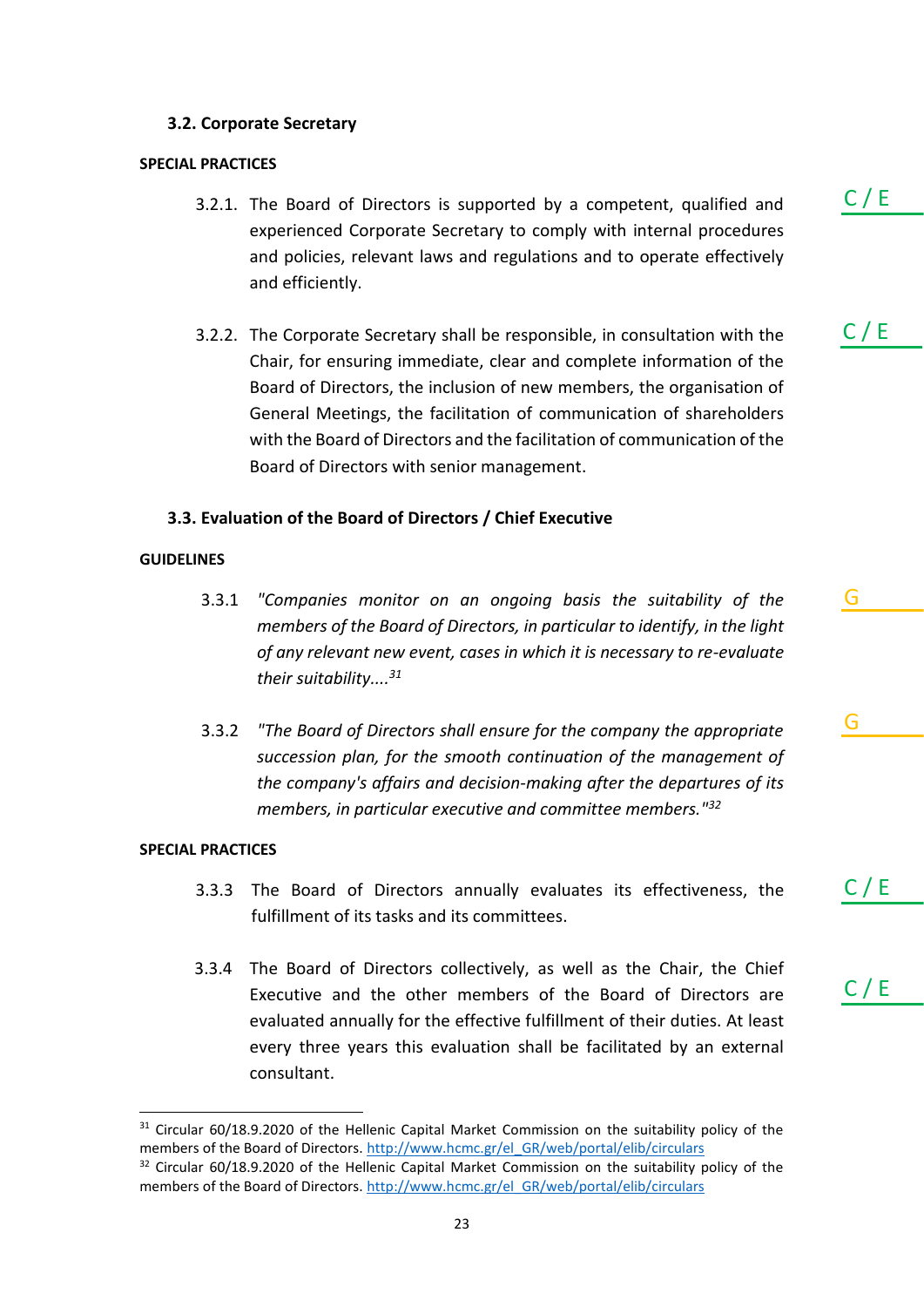3.3.5 The evaluation process shall be chaired by the Chair in cooperation with the nomination committee. The Board of Directors also evaluates the performance of its Chair, a process which is chaired by the nomination committee.

### **MANDATORY PROVISION**

3.3.6 *"The Company has a suitability policy of the members of the Board of Directors, which is approved by its Board of Directors ..." "The suitability policy, as well as any substantial amendment thereof, is submitted for approval to the General Meeting and posted on the Company's website..."<sup>33</sup>*

### **SPECIAL PRACTICES**

- 3.3.7 The nomination committee shall propose to the Board of Directors the suitability policy and monitor its implementation.
- 3.3.8 The nomination committee shall determine the evaluation parameters based on best practices and shall propose the following:
	- evaluation of the Board of Directors,
	- individual evaluations of the Chief Executive and the Chair,
	- succession plan of the Chief Executive and the members of the Board of Directors,
	- targeted composition of the Board of Directors in relation to the company's strategy and suitability policy.
- 3.3.9 The overall evaluation shall take into account the composition, diversity and effective cooperation of the members of the Board of Directors for the fulfillment of their duties.
- 3.3.10 The individual evaluation shall take into account the status of the member (executive, non-executive, independent), participation in committees, the undertaking of specific responsibilities / projects, the time devoted, the behavior and the use of knowledge and experience.
- 3.3.11 The frequency of attendance of each member of the Board of Directors per year in the meetings of the Board of Directors and the committees, in which each member participates, is made public in the Corporate Governance Statement.

 $C / E$ 

 $C / E$ 

L

 $C / E$ 

C / E

 $C / E$ 

<sup>33</sup> Law 4706/2020, article 3, par. 1 and par. 3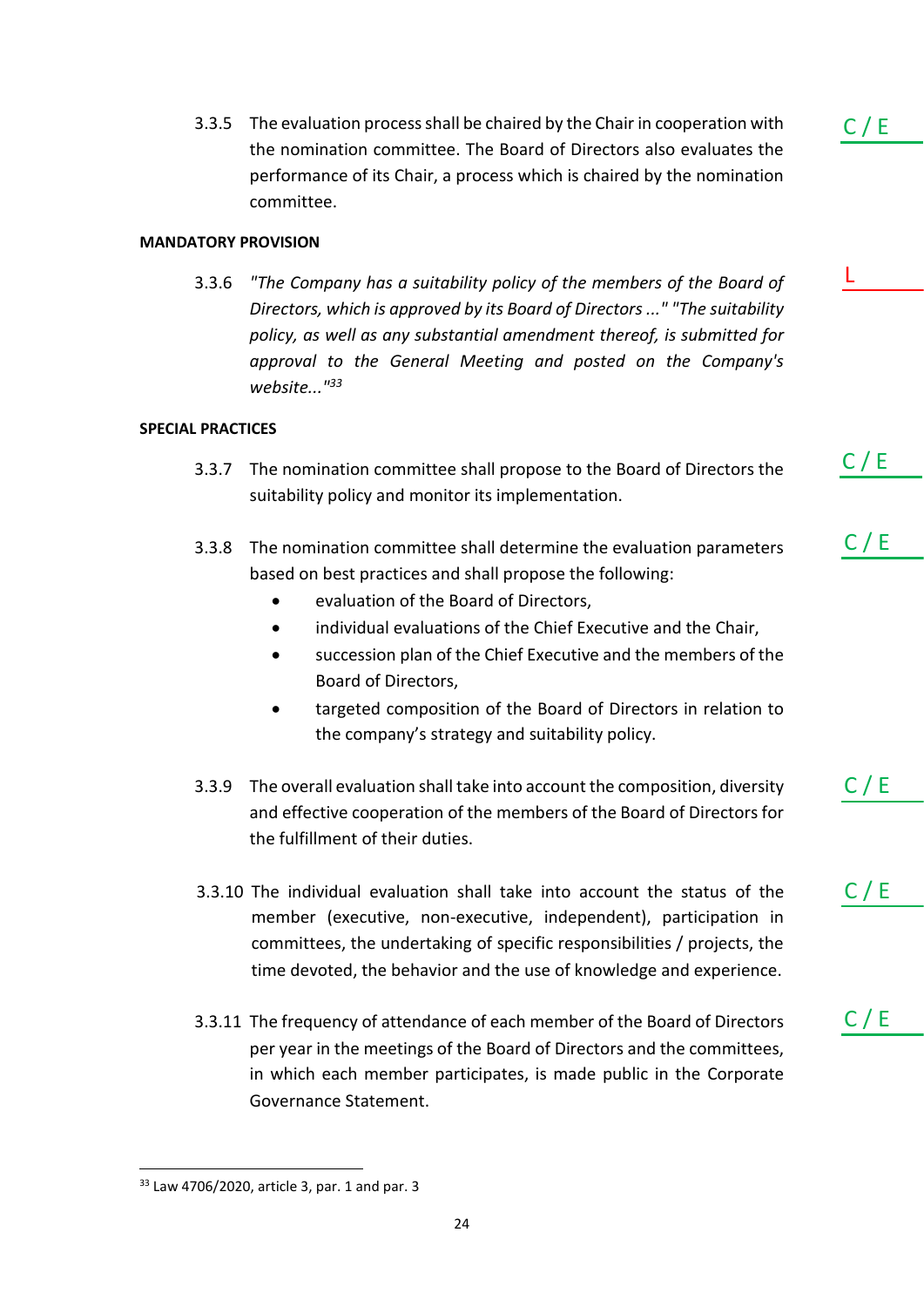- 3.3.12 The Board of Directors, under the guidance of the nomination committee, shall ensure the annual evaluation of the performance of the Chief Executive. The results of the evaluation should be communicated to the Chief Executive and taken into account in determining his or her variable remuneration.
- 3.3.13 The company forms and implements a program of a) introductory information after the selection and at the beginning of the term of office of the new members of the Board of Directors and b) continuous information and training of the members on issues concerning the company.
- 3.3.14 The chair of the committees of the Board of Directors are responsible for the organisation of the evaluation of their committees.
- 3.3.15 The results of the evaluation of the Board of Directors shall be communicated and discussed by the Board of Directors and shall be taken into account in its work on the composition, the plan for the inclusion of new members, the development of programs and other relevant issues of the Board of Directors. Following the evaluation, the Board of Directors shall take measures to address the identified weaknesses.
- 3.3.16 The Board of Directors shall include in the Corporate Governance Statement a brief description of its individual and collective evaluation process, of the committees, as well as a summary of any findings and corrective actions.

### **RECOMMENDATION**

3.3.17 The evaluation process shall be carried out in the form of questionnaires and interviews.

 $C / E$ 

R

 $C / E$ 

 $C / E$ 

 $C / E$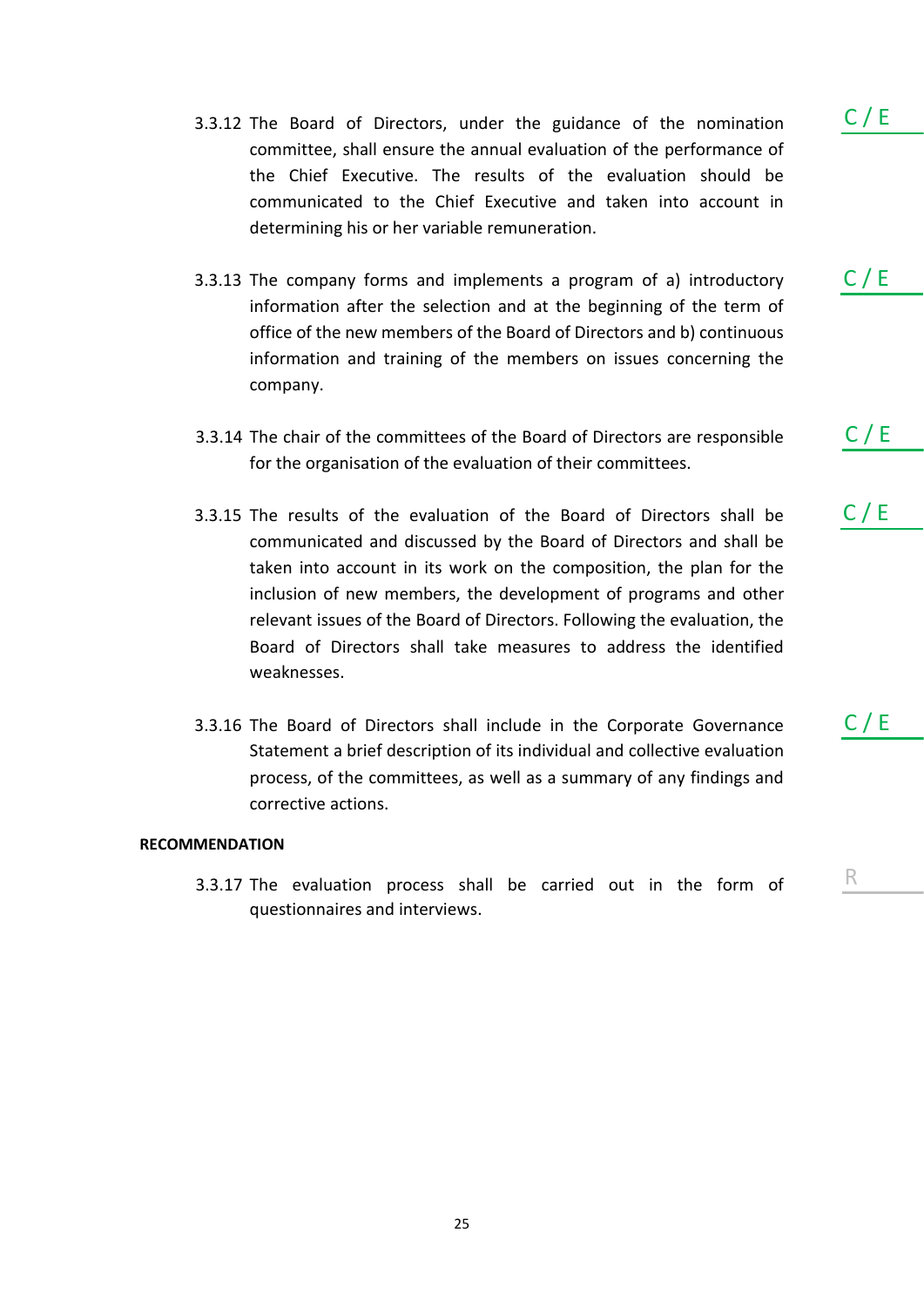### PART B - INTEREST OF THE COMPANY **PART B - INTEREST OF THE COMPANY**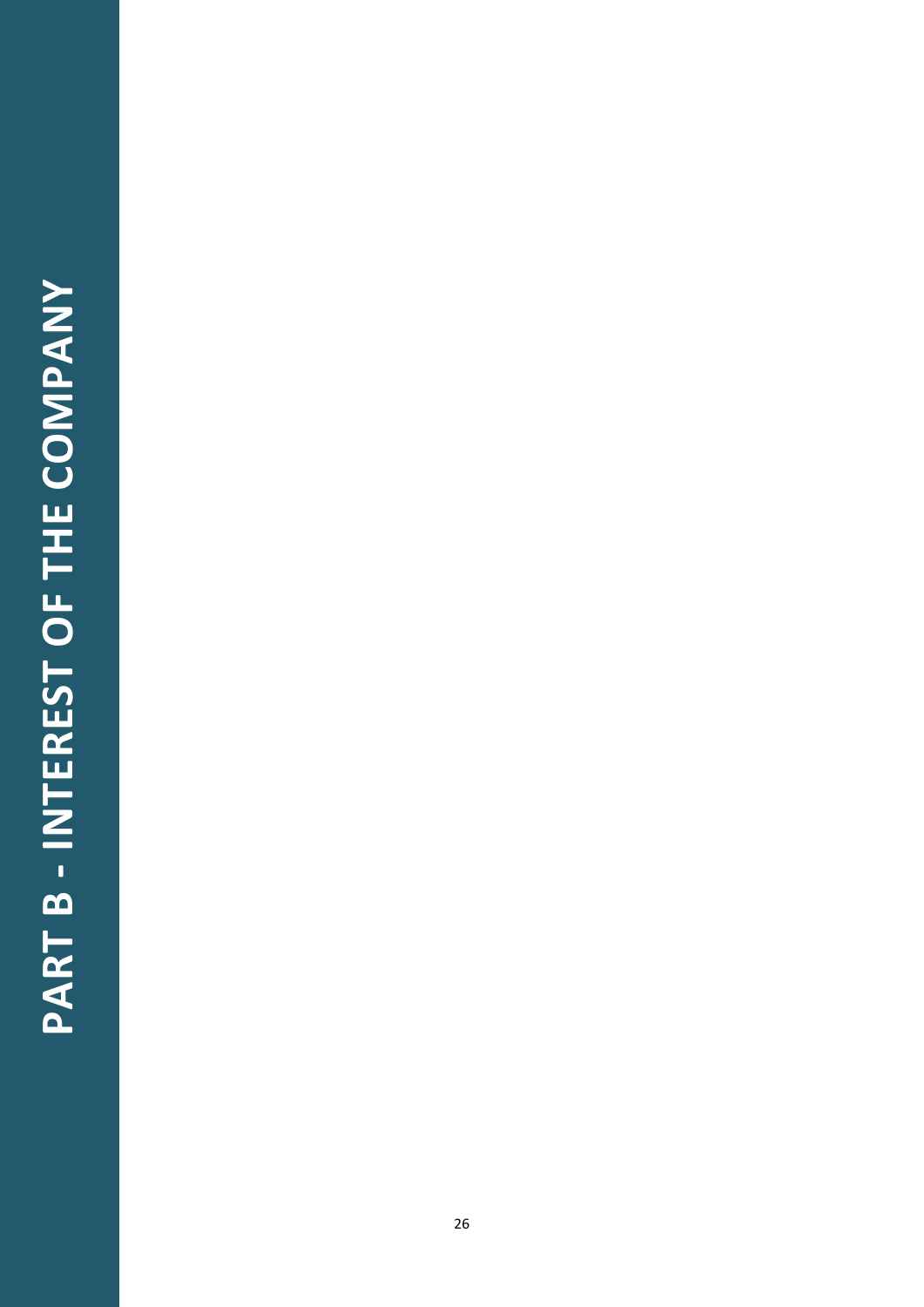### <span id="page-26-0"></span>PART B - INTEREST OF THE COMPANY

### <span id="page-26-1"></span>4 FOURTH SECTION - OBLIGATION OF LOYALTY AND DILIGENCE

### **MANDATORY PROVISIONS**

- *4.1 "The members of the Board of Directors and every third person, to whom powers have been delegated by it, in accordance with Article 87 of Law 4548/2018, shall, in the exercise of their duties and responsibilities, comply*  with the law, the Articles of Association and the lawful decisions of the general *meeting. They must manage the corporate affairs in order to promote the best interest of the company, supervise the execution of the decisions of the Board of Directors and the general meeting and inform the other members of the Board of Directors on the affairs of the company."* <sup>34</sup>
- 4.2 *"At the meetings of the Board of Directors which have as their subject the preparation of the financial statements of the Company, or the agenda of which includes issues for the approval of which the decision making by the general meeting requires increased quorum and majority, in accordance with Law 4548/2018, the Board of Directors is in quorum, when at least two (2) independent non-executive members are present thereat. In case of unjustified absence of an independent member in at least two (2) consecutive meetings of the Board of Directors, this member shall be considered as resigned. This resignation is established by a decision of the Board of Directors,*  which replaces the member, in accordance with the procedure of par. 4 of *Article 9.*" 35

### **SPECIAL PRACTICES**

- 4.3 At the meetings, the agenda of which includes issues for the approval of which the decision making by the general meeting requires increased quorum and majority, in accordance with Law 4548/2018, all members of the Board of Directors shall participate in person or will be represented.
- 4.4 In any case, the members of the Board of Directors shall ensure that they do not abstain from meetings of the Board of Directors without any substantial reason.
- 4.5 Other professional commitments of the members of the Board of Directors (including significant non-executive commitments to companies and nonprofit organisations) are notified before their appointment to the Board of

C / E

C / E

 $C / E$ 

L

L

<sup>&</sup>lt;sup>34</sup> Law 4548/2018, article 96, par. 1

<sup>35</sup> Law 4706/2020, article 5, par. 3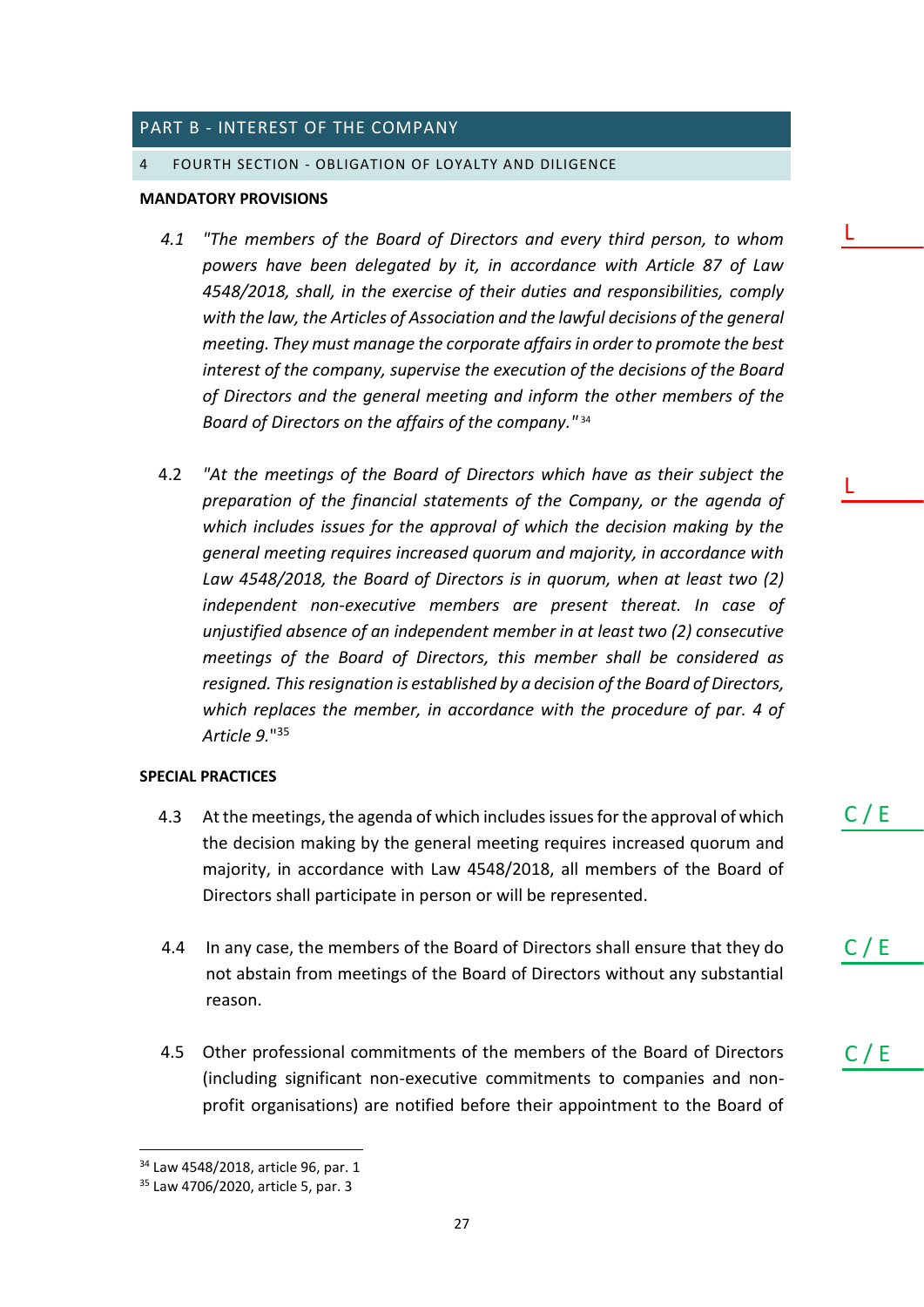Directors and hereinafter in the Corporate Governance Statement. Changes regarding the above commitments are reported to the Board of Directors as soon as they occur.

### <span id="page-27-0"></span>5 FIFTH SECTION - SUSTAINABILITY

### **MANDATORY PROVISION**

*5.1 "Among other things, the Company's internal regulation shall include the sustainable development policy pursued by the Company, where required."<sup>36</sup>*

L

C / E

 $C / E$ 

 $C / E$ 

 $C / E$ 

 $C / E$ 

 $C / E$ 

 $C / E$ 

### **SPECIAL PRACTICES**

- 5.2 The promotion of the corporate interest and competitiveness of the company is linked to its viability.
- 5.3 Sustainability is determined by the impact of the company's activities on the environment and the wider community and is measured on the basis of nonfinancial factors related to the environment, social responsibility and governance (Environmental, Social, Governance "ESG") which are economically significant (essential) for the company and the collective interests of key stakeholders, such as employees, customers, suppliers, local communities and other important stakeholders.
- 5.4 The Board of Directors shall ensure that mechanisms are in place for the knowledge and understanding of the interests of the stakeholders and shall monitor their effectiveness.
- 5.5 The relationship of the company with stakeholders is described in Section 9.
- 5.6 The company adopts and implements a policy on ESG and sustainable development (Sustainability Policy).
- 5.7 The Board of Directors, in the context of the sustainability policy and, if it has not adopted such, in the framework of its strategy, determines in the annual report the non-financial issues concerning the long-term sustainability of the company and are essential for the company, the shareholders and the stakeholders, as well as how the company handles them.
- 5.8 The Board of Directors describes in the annual report how the interests of the stakeholders in the discussions and decision-making in the Board of Directors have been taken into account.

<sup>36</sup> Law 4706/2020, article 14, par. 3ib and Law 4548/2018, article 151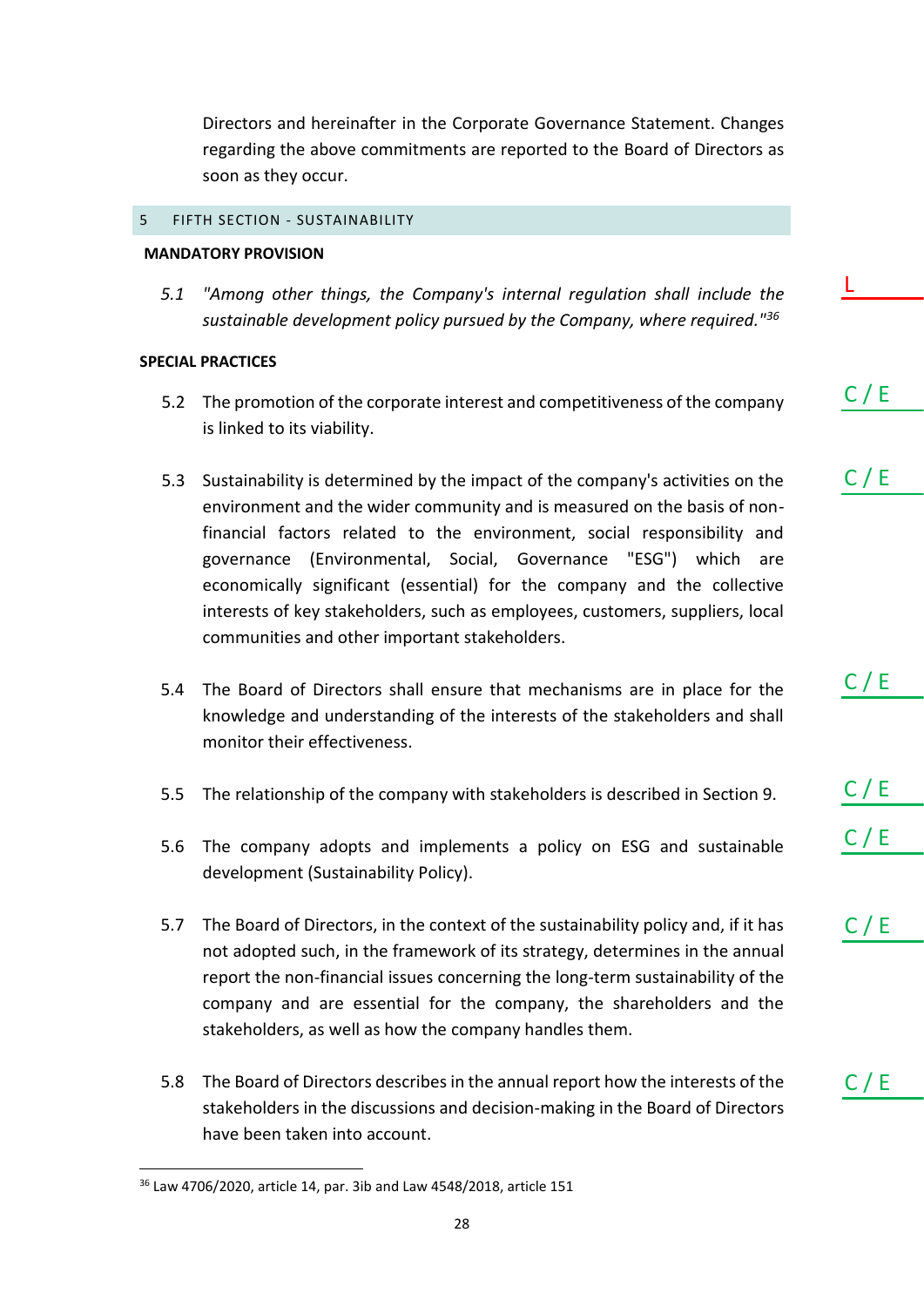- 5.9 The Board of Directors binds and monitors the executive administration on matters relating to new technologies and environmental issues.
- 5.10 Publications on the management and performance of companies on sustainable development (ESG) issues are available to shareholders and stakeholders. The company may choose to carry out these publications through:

(a) independent report / sustainable development report,

(b) its financial reports, by incorporating reports into the essential ESG issues; or

(c) an integrated report, which identifies how a company creates value through its strategy, corporate governance and performance.

### **RECOMMENDATIONS**

5.11 The detailed ESG 2019 Reporting Guide of the Athens Stock Exchange<sup>37</sup> presents voluntary guidelines and practical guidance on the indicators that companies should use to make this information public. The proposed indicators are divided into:

> (a) Core metrics, the disclosure of which is recommended to all companies,

> (b) Advanced metrics, focusing on performance on more complex ESG topics,

> (c) Sector-specific metrics, created specifically for the sectors represented on the Athens Stock Exchange. The sector-specific metrics provide a comprehensive picture of the company and the risks it faces, since the essential issues of sustainable development / ESG differ depending on the industry.

- 5.12 The company uses indicators of internationally recognised initiatives, such as the GRI, the SASB organisation, the CDP or the UNGC and the ESG 2019 Reporting Guide of the Athens Stock Exchange.
- 5.13 The Board of Directors evaluates the company's ability to be maintained as a going concern in both annual and interim financial statements-reports. In addition, in both the annual and the interim financial statements-reports, the Board of Directors mentions the existence of significant uncertainties, which are related to events or circumstances that may raise serious doubts as to the company's ability to be maintained as a going concern for a period of time at

 $C / E$ 

 $C / E$ 

R

R

<sup>37</sup> [https://www.athexgroup.gr/documents/10180/5665122/GR-ESG+REPORTING+GUIDE/e4f7fa48](https://www.athexgroup.gr/documents/10180/5665122/GR-ESG+REPORTING+GUIDE/e4f7fa48-d16a-4156-b9da-fbc27282a227) [d16a-4156-b9da-fbc27282a227](https://www.athexgroup.gr/documents/10180/5665122/GR-ESG+REPORTING+GUIDE/e4f7fa48-d16a-4156-b9da-fbc27282a227)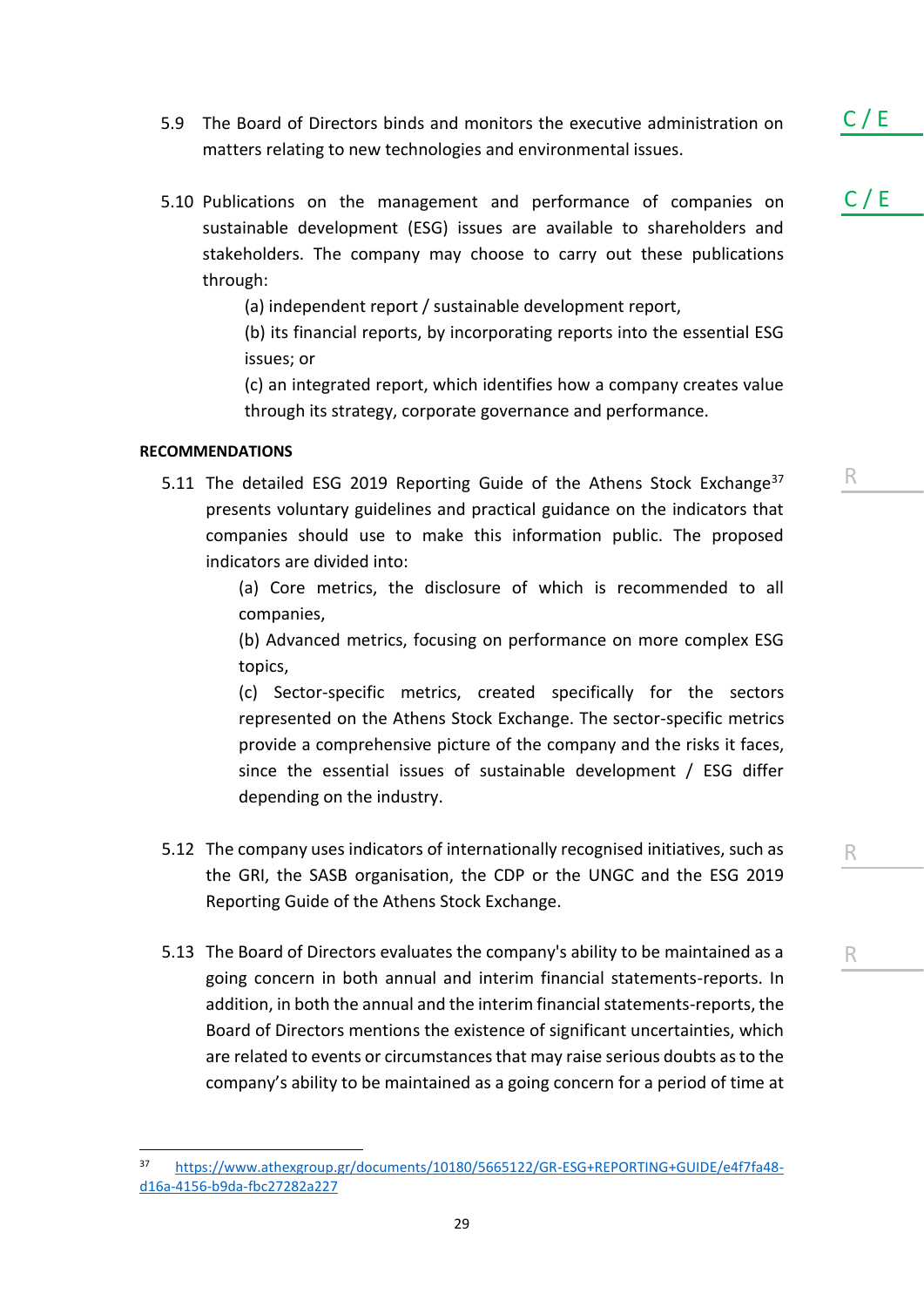least twelve (12) months from the date of approval of the annual and interim financial statements-reports.

5.14 The Board of Directors explains in the annual financial report - taking into account the current situation and the main risks of the company - how the prospects of the company have been evaluated, the period for which this evaluation has been made and the reasons why it considers that its choice of a specific time period is the appropriate one. In the same report, the Board of Directors may:

> a) indicate whether it has reasonable expectations that the company will be able to continue its activity and meet its obligations during the above period, as well as

> b) indicate any reservations or assumptions it has used in the context of the prior evaluation.

R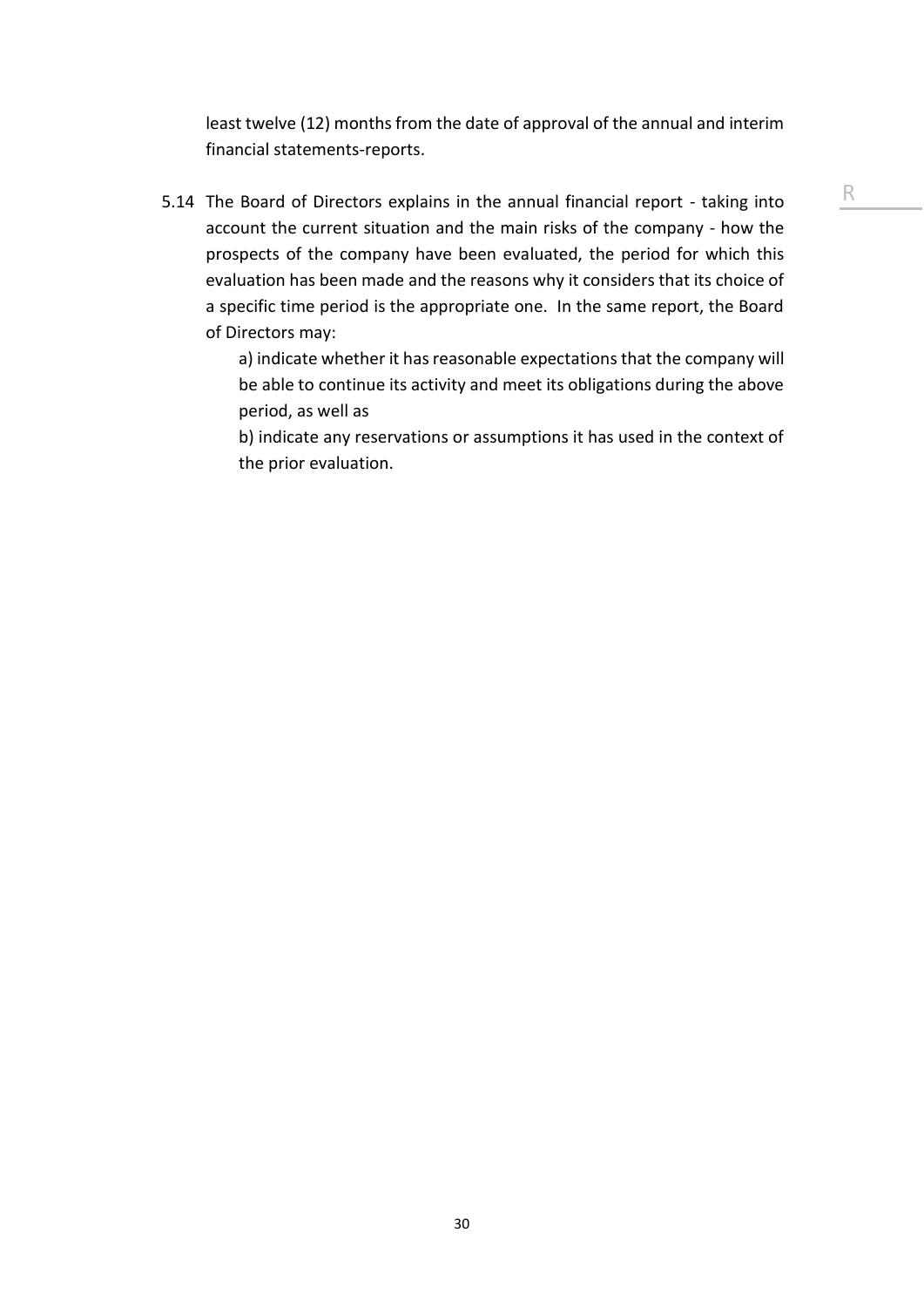# PART C - SYSTEM OF INTERNAL CONTROLS **PART C - SYSTEM OF INTERNAL CONTROLS**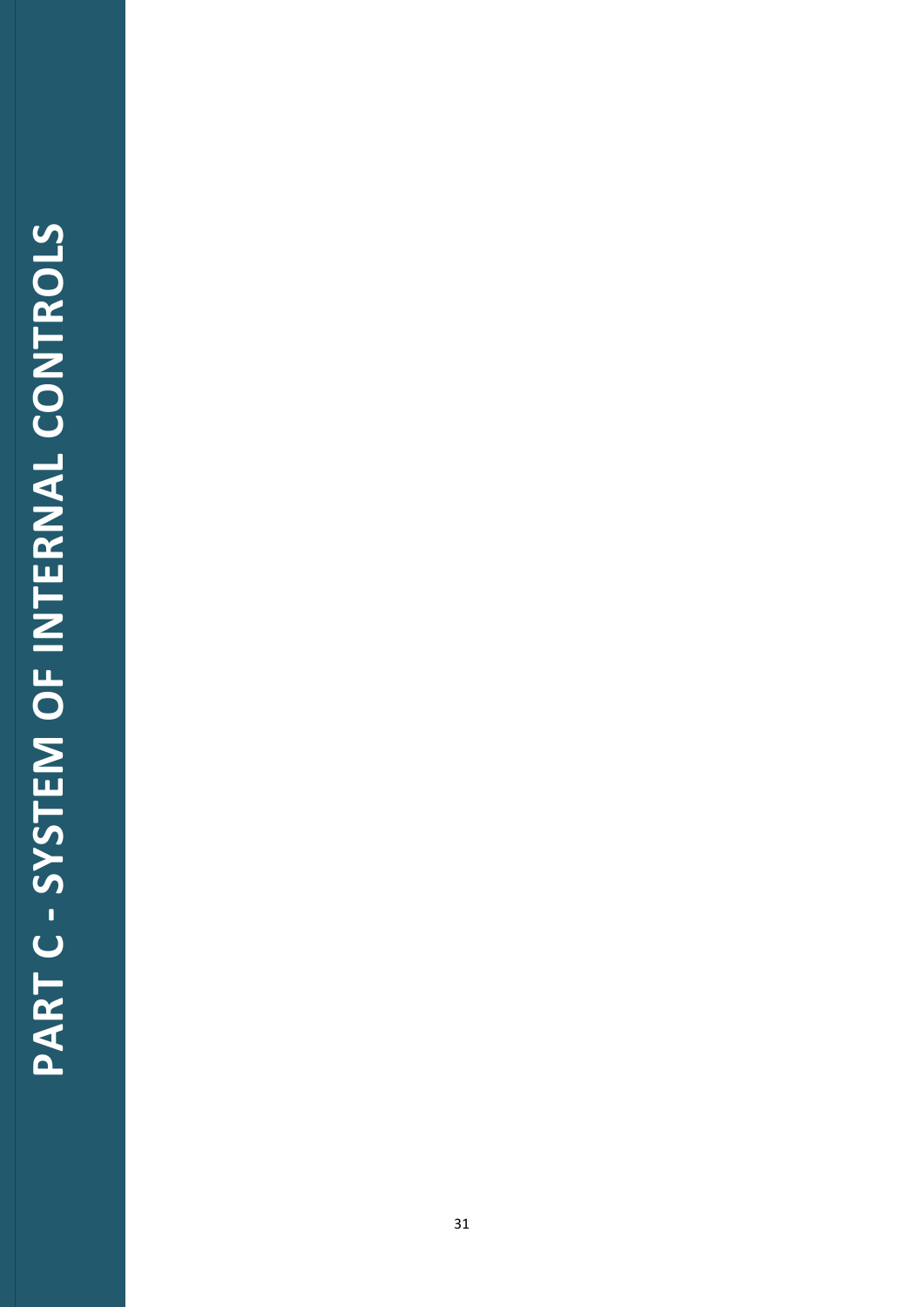### <span id="page-31-0"></span>PART C - SYSTEM OF INTERNAL CONTROLS

### <span id="page-31-1"></span>6 SIXTH SECTION - SYSTEM OF INTERNAL CONTROLS

### **MANDATORY PROVISIONS**

6.1 *"System of internal controls" means the set of internal audit mechanisms and procedures, including risk management, internal audit and regulatory compliance, which continuously cover every activity of the Company and contributes to its safe and effective operation."<sup>38</sup>*

L

L

L

L

L

- 6.2 *"The Board of Directors shall ensure that the functions established by the System of Internal Controls are independent of the business areas they control, and that they have the appropriate financial and human resources, as well as the powers to operate them effectively, in accordance with the requirements of their role. The reporting lines and the distribution of responsibilities are clear, enforceable and duly documented."<sup>39</sup>*
- 6.3 *"The Company adopts and implements a Corporate Governance System in accordance with Articles 1 to 24 of this Law, taking into account the size, nature, scope and complexity of its activities. The corporate governance system referred to in Articles 1 to 24 of this Law shall include at least the following:*

*a) An adequate and effective internal control system, including risk management and regulatory compliance systems."<sup>40</sup>*

- 6.4 *"The Company has an internal audit department, which is independent from other business units within the Company, in order to monitor and improve the Company's functions and policies regarding its system of internal controls."<sup>41</sup>*
- 6.5 *"The internal audit department has and implements an internal regulation, which is approved by the Board of Directors, following a proposal by the audit committee. The number of internal auditors of the internal audit department should be proportional to the size of the company, the number of its employees, the geographical locations where it operates, the number of operational and business units and audited entities in general. For the implementation of Articles 1 to 24, the internal audit department in particular:*

<sup>38</sup> Law 4706/2020, article 2, par. 7

<sup>39</sup> Law 4706/2020, article 4, par. 3

<sup>40</sup> Law 4706/2020, article 13, par. 1a

<sup>41</sup> Law 4706/2020, article 15, par. 1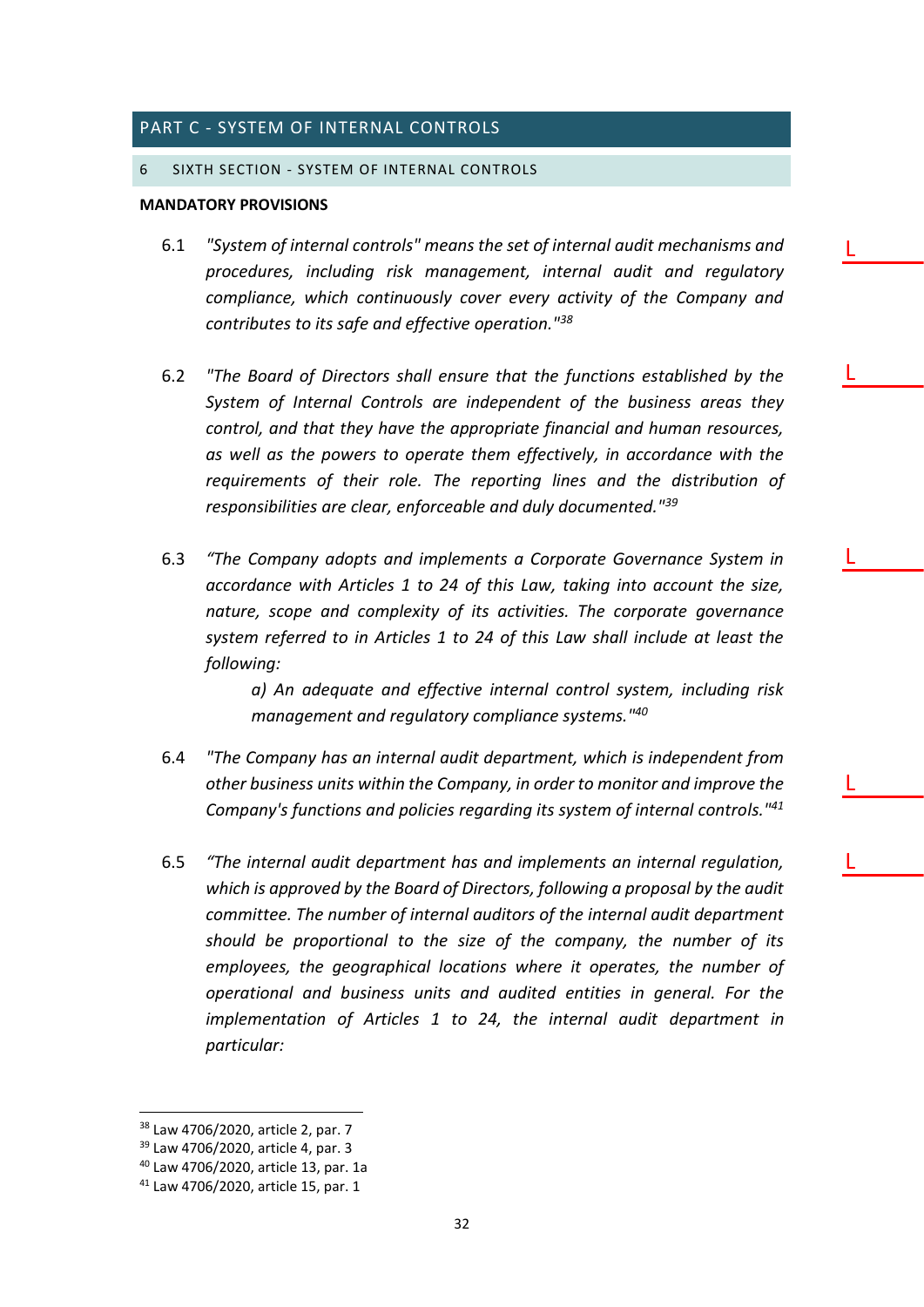*a) Monitors, controls and evaluates:*

*aa) the implementation of the internal regulation and the system of internal controls, in particular as regards the adequacy and integrity of the financial and non-financial information provided, risk management, regulatory compliance and the corporate governance code adopted by the Company..."<sup>42</sup>*

- *6.6 Decision of the Board of Directors of the Hellenic Capital Market Commission for the Evaluation of the Internal Control System (ICS).<sup>43</sup>*
- *6.7 Guidelines of the Hellenic Capital Market Commission on the Suitability Policy.*<sup>44</sup>

### **SPECIAL PRACTICES**

6.8 The company shall design an adequate and effective internal control system (ICS) for financial and non-financial information. The ICS reference model shall include, but is not limited to, the following:

 $C / E$ 

G

L

R

 $C / E$ 

- control environment,
- risk management,
- control mechanisms and safety valves,
- information and communication system and
- monitoring of the ICS.
- 6.9 The company's control environment includes all the structures, policies and procedures that provide the basis for the development of an effective ICS, as it provides the framework and structure for achieving the fundamental objectives of the ICS.

### **RECOMMENDATIONS**

- 6.10 The company has indicative, and not restrictive, the following key characteristics of the ICS:
	- Code of Conduct and procedures for monitoring its implementation.
	- Approved organisational chart in full development, for all levels of hierarchy, and with distinction of functions in main and secondary, in

33

<sup>42</sup> Law 4706/2020, article 16, par. 1aa

<sup>43</sup> Decision of the Board of Directors of the Hellenic Capital Market Commission 1/891/30.9.2020 "Specialisations of par. 3(i) and par. 4 of Article 14, Evaluation of the Internal Control System (ICS) and Application of the provisions on Corporate Governance (CG) of Law 4706/2020" <http://www.hcmc.gr/vdrv/elib/af0a9d459-883b-4492-a6f7-ebced418f4c5-246227520-0>

<sup>44</sup> Circular 60/18.9.2020 of the Hellenic Capital Market Commission on the suitability policy of the members of the Board of Directors. [http://www.hcmc.gr/el\\_GR/web/portal/elib/circulars](http://www.hcmc.gr/el_GR/web/portal/elib/circulars)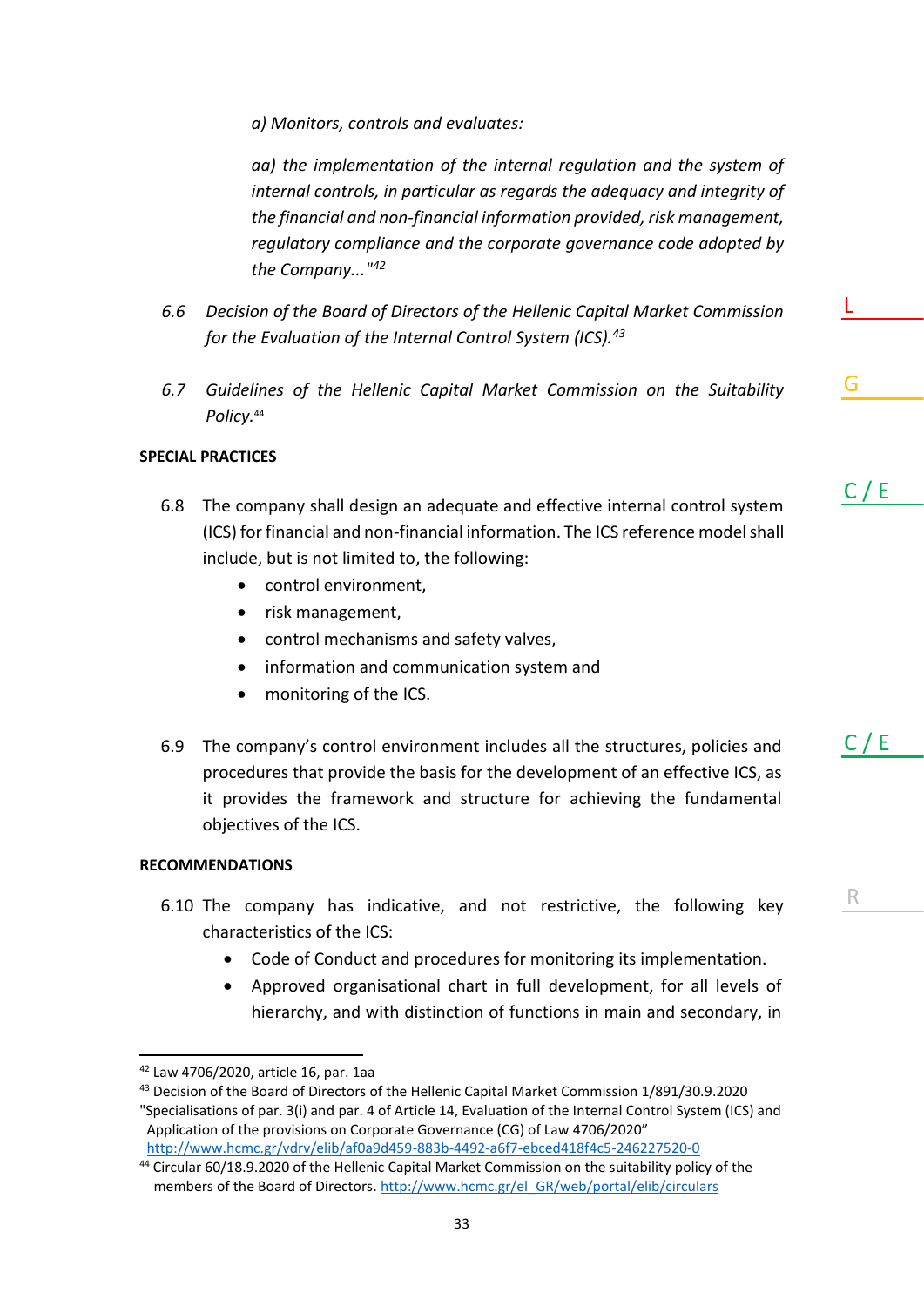which the area of responsibility per sector/department is clearly defined.

- Composition and function of the Audit Committee.
- Organisational structure and operation of Internal Control.
- Description of strategic planning, process of its development and implementation.
- Long-term and short-term action planning per important activity, with a corresponding report and identification of the deviations on a periodic basis, as well as their justification.
- Complete and up-to-date Articles of Association which clearly identify and reflect the object of exploitation, work and the main objectives of the economic operator.
- Description of tasks of directorates, departments and job descriptions.
- Recording of policies and procedures of important operations of the company and identification of safety valves or significant omissions.
- Procedures for compliance with the applicable legal and regulatory framework (Regulatory Compliance).
- Procedures for risk assessment and management.
- Procedures for the integrity and reliability of financial information.
- Procedures for recruitment, training, delegation, targeting and evaluation of the performance of executives.
- Procedures for the security, adequacy and reliability of information systems.
- Procedures for safeguarding personnel and assets.
- Description of reporting lines and communication channels within and outside the organisation.
- Mechanism for monitoring and evaluating the efficiency and effectiveness of procedures.
- Procedure for periodic evaluation of the adequacy and efficacy of the ICS by an independent auditor, communication of results and preparation of a plan in dealing with identified weaknesses.
- Policies for the environmental management system and other environmental, social and governance issues (ESG factors).
- 6.11 In the context of the implementation of the above, companies have recorded policies and procedures for the operation of organisational units. The procedures shall include a clear reference to the safety valves established to address the risks they face and to the person responsible for each procedure and shall also be assessed in the context of an assessment of the corporate governance system.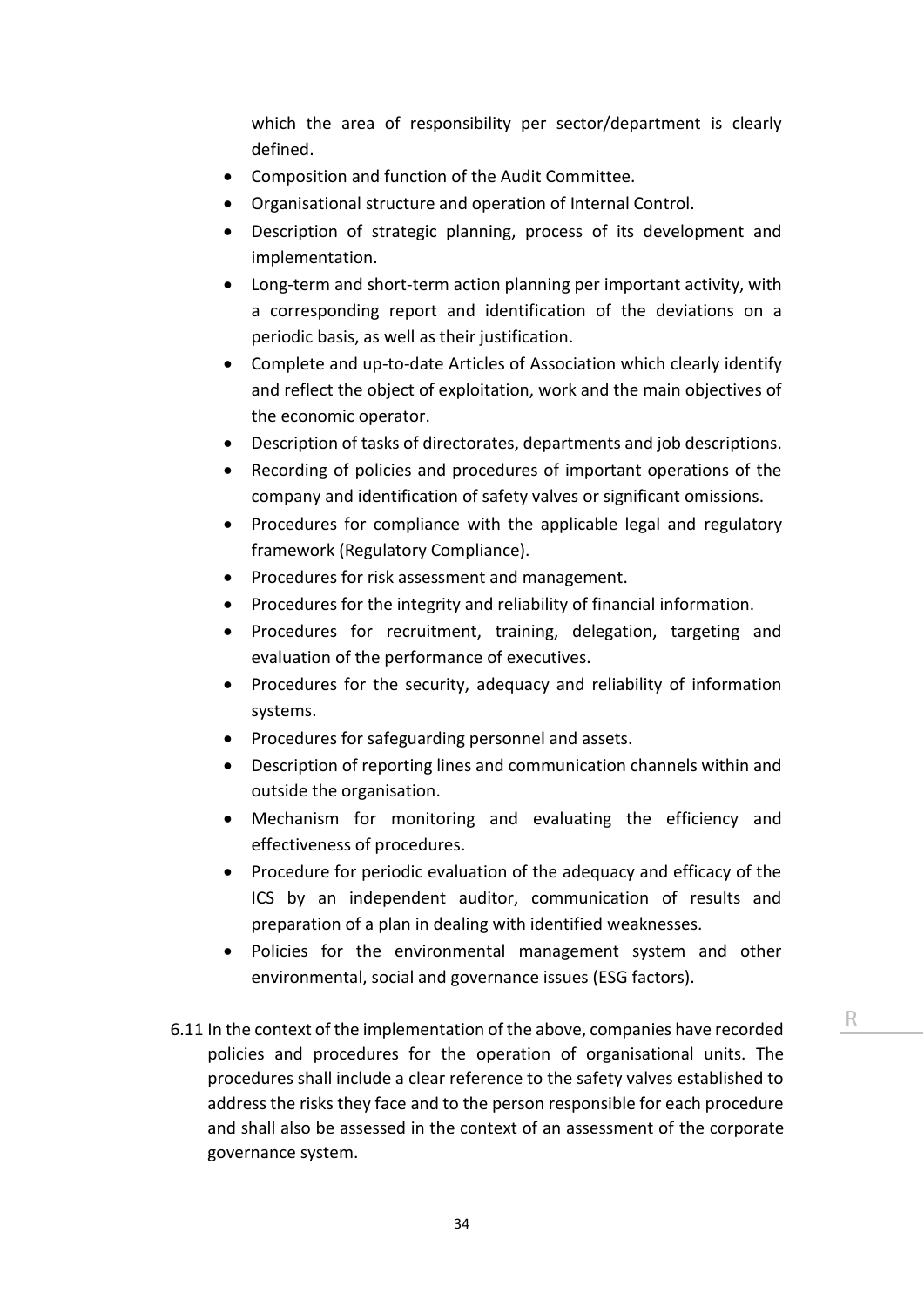## PART D-SHAREHOLDERS, STAKEHOLDERS **PART D- SHAREHOLDERS, STAKEHOLDERS**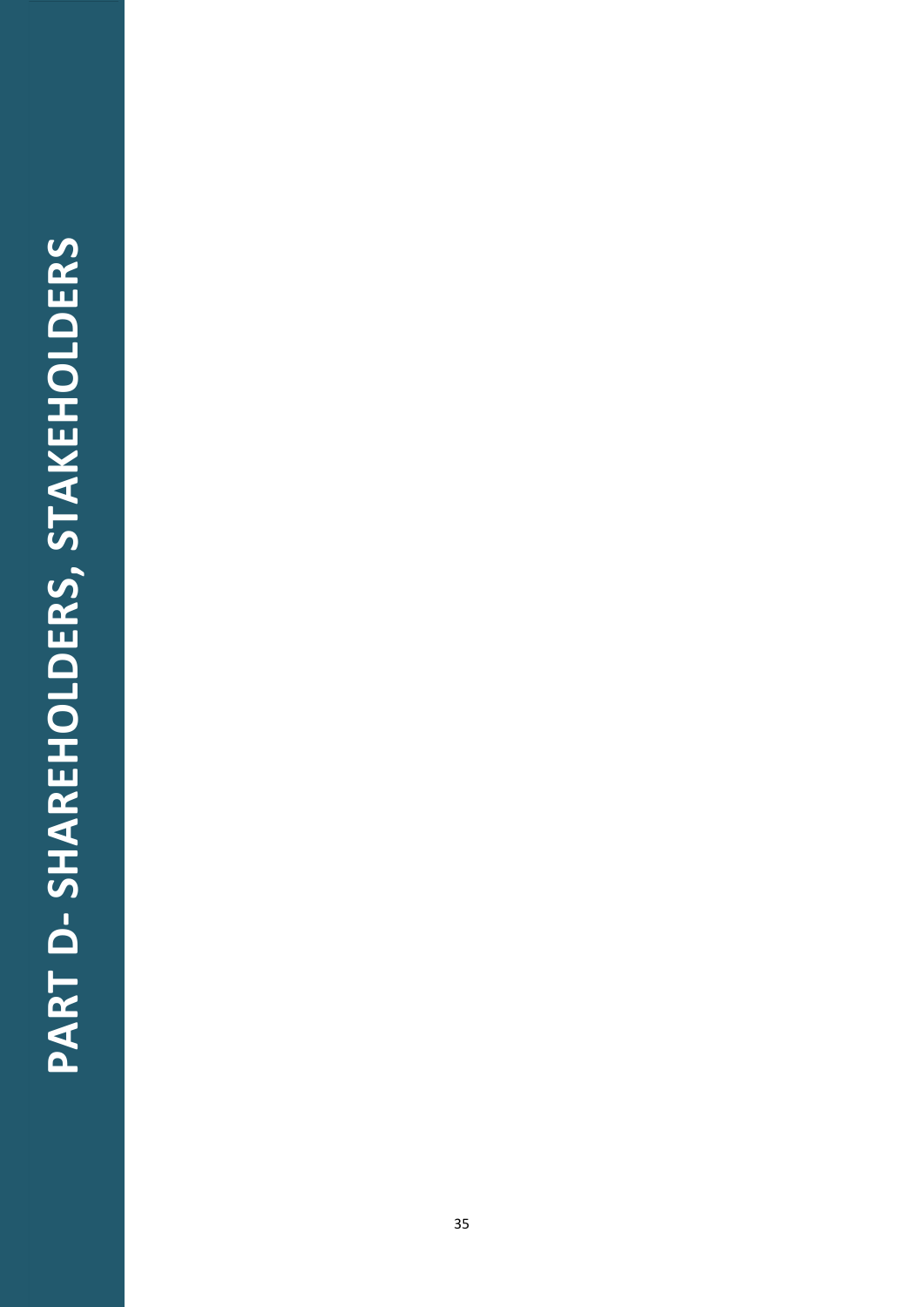### <span id="page-35-0"></span>PART D- SHAREHOLDERS, STAKEHOLDERS

### <span id="page-35-1"></span>7 SEVENTH SECTION - GENERAL MEETING

### **MANDATORY PROVISIONS**

- 7.1 *"The general meeting of shareholders is the supreme body of the company and is entitled to decide on each corporate affair, in accordance with this law. Its decisions are also binding to absent or dissenting shareholders."<sup>45</sup>*
- *7.2 "The result of the vote shall be announced by the chairman of the general meeting as soon as it is established."<sup>46</sup>*
- 7.3 "*Companies whose securities are admitted to trading on a regulated market ("listed companies") shall publish on their website, care of the Board of Directors, the results of the vote no later than within five (5) days from the date of the general meeting, specifying for every decision the number of shares for which there were valid votes, the percentage of the capital share represented by those votes, the total number of valid votes, as well as the number of votes for and against each resolution and the number of abstentions*."<sup>47</sup>

### **SPECIAL PRACTICES**

- 7.4 The company supports and ensures both the participation of shareholders in the meetings and the effective exercise of their rights as far as possible.
- 7.5 For the maximum and fully informed participation of shareholders in the General Meeting, the company sets out mechanisms for the timely publication of the invitation to the General Meeting, which includes information at least regarding the date, place, proposed agenda and accurate description of procedures for the participation and voting of shareholders.
- 7.6 To the extent that shareholders' questions on items on the agenda are not answered during the meeting, the company shall provide a procedure for submitting the relevant answers.

 $C / E$ 

L

L

L

 $C / E$ 

<sup>45</sup> Law 4548/2018, article 116

<sup>46</sup> Law 4548/2018, article 133, par. 1

<sup>47</sup> Law 4548/2018, article 133, par. 2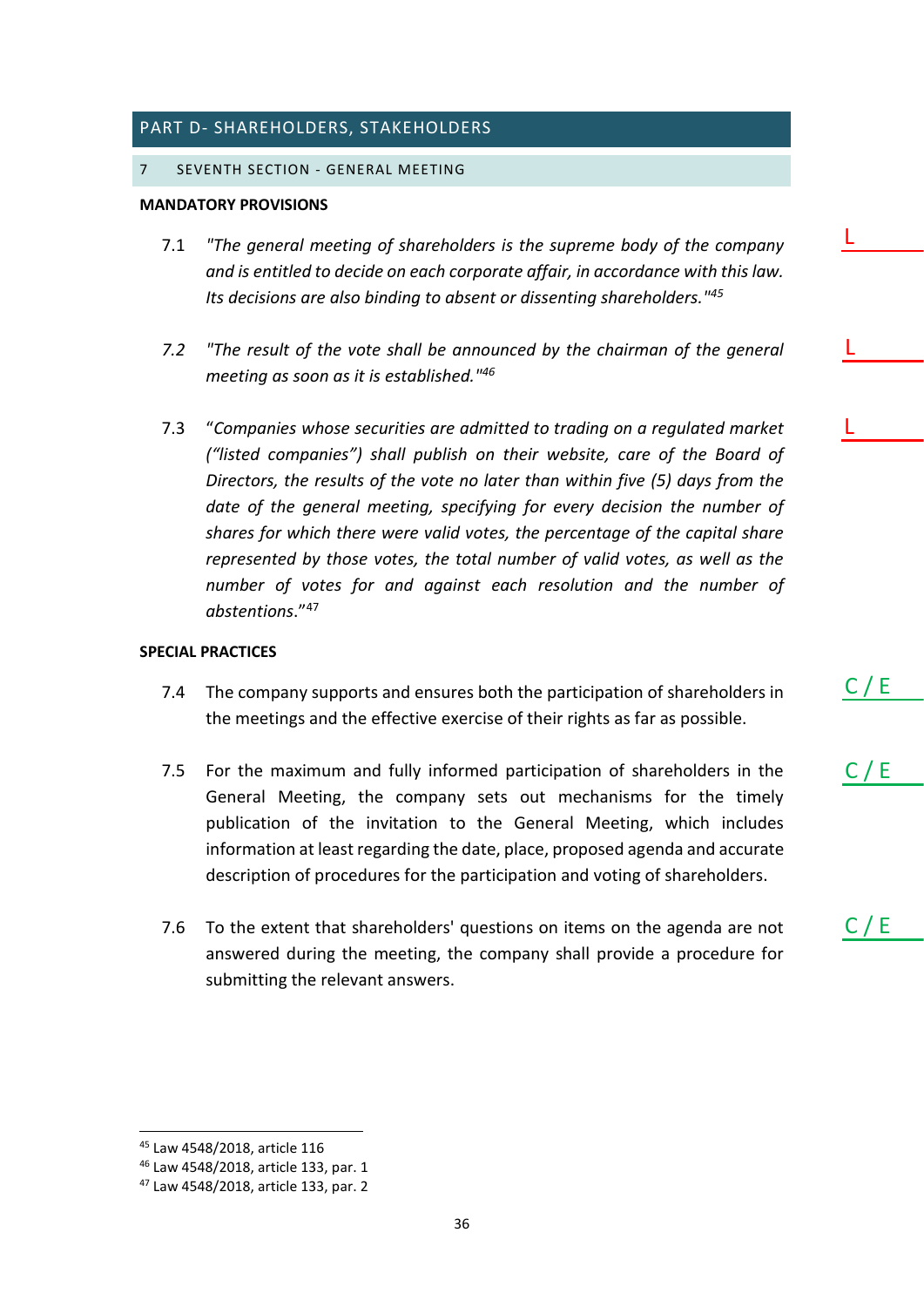### <span id="page-36-0"></span>8 EIGHTH SECTION - PARTICIPATION OF SHAREHOLDERS

### **MANDATORY PROVISIONS**

- 8.1 *"The company's corporate governance system includes adequate and effective communication mechanisms with shareholders to facilitate the exercise of their rights and active dialogue with them (shareholder engagement)."<sup>48</sup>*
- *8.2 "At the request of any shareholder, submitted to the company at least five (5) full days before the general meeting, the Board of Directors is obliged to provide the general meeting with the requested specific information on the company's affairs, insofar as they are relevant to the items on the agenda. The obligation to provide information does not exist when the relevant information is already available on the website of the company, in particular in the form of questions and answers. Furthermore, at the request of shareholders representing one twentieth (1/20) of the paid-up capital, the Board of Directors is obliged to notify the general meeting, if it is an ordinary one, on the amounts paid by the company to every member of the Board of Directors or the managers of the company for any reason whatsoever within the last two years, as well as on any benefit paid to these persons for any reason whatsoever or every existing agreement concluded between the company and these persons. In all the above cases, the Board of Directors may refuse to provide the requested information for a substantial reason, which must be recorded in the minutes. Such reason may be, as appropriate, the representation of the applicant shareholders on the Board of Directors, in accordance with Articles 79 or 80. In the cases referred to in this paragraph, the Board of Directors may respond unanimously to requests from shareholders with the same content."*<sup>49</sup>

### **SPECIAL PRACTICES**

- 8.3 The participation of shareholders is ensured by providing adequate and equal access to information. In order to update the information to the shareholders and in general to communicate with them on a regular basis, the company uses its website, taking the appropriate measures for equal access of shareholders to the disclosure of facts.
- 8.4 In order to ensure a constructive dialogue between the company and the shareholders, the company has procedures and tools (such as a

 $C / E$ 

 $C / E$ 

L

L

<sup>48</sup> Law 4706/2020, article 13, par. 1c

<sup>49</sup> Law 4548/2018, article 141, par. 6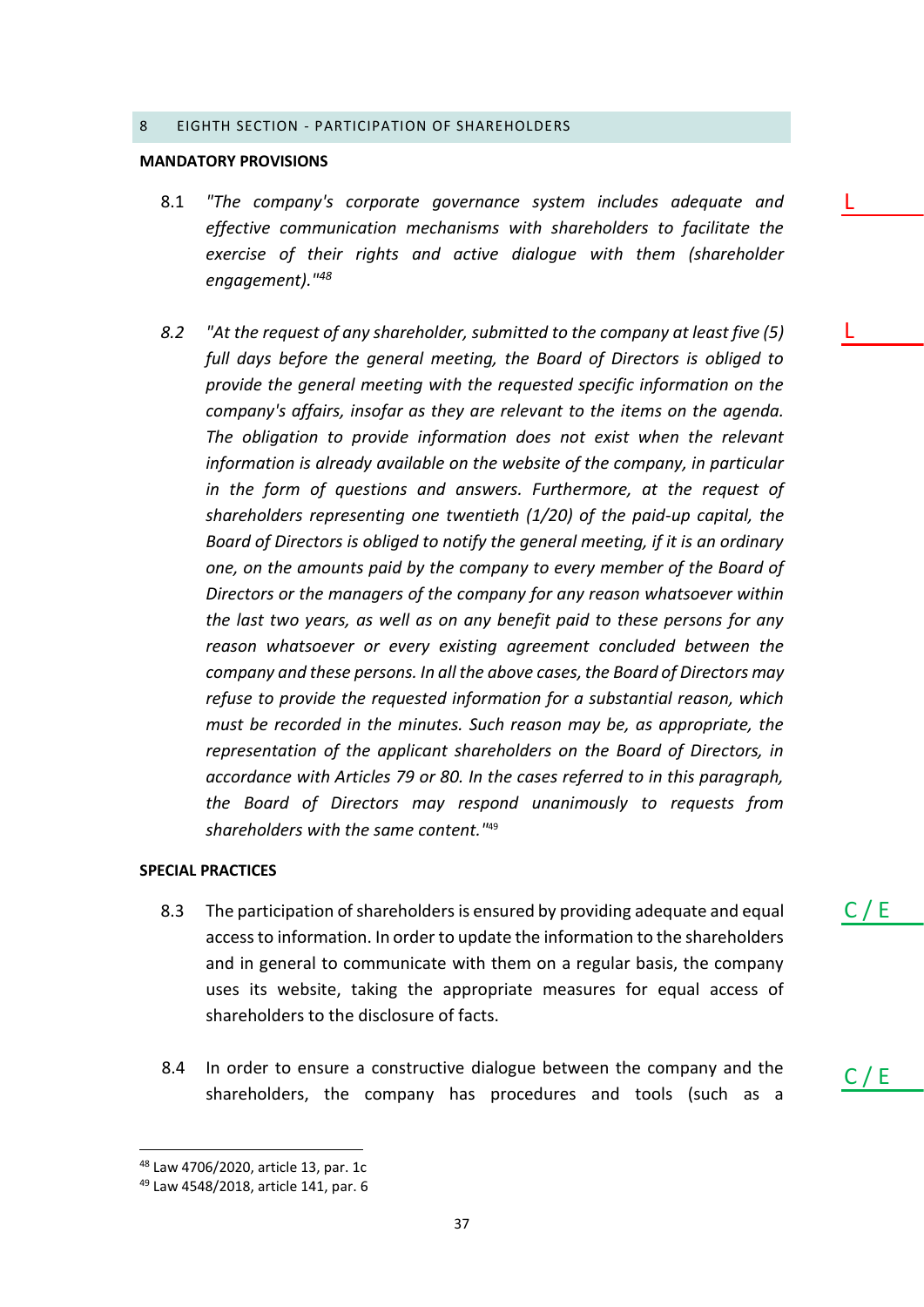communication platform) in order for the company to meet the information obligations in accordance with the legislation.

8.5 The competent department is that of investor relations. The procedures are also posted on the company's website.

### **RECOMMENDATION**

8.6 The company also introduces specific and transparent procedures for the submission of individual requests and concerns by shareholders. Such requests should be addressed by the company through public replies, which will be communicated to all shareholders within a specified minimum time frame.

### <span id="page-37-0"></span>9 NINTH SECTION - STAKEHOLDERS

### **SPECIAL PRACTICES**

- 9.1 The Board of Directors shall identify the stakeholders that are important to the company, depending on its characteristics and strategy, and to understand their collective interests and how they interact with its strategy.
- 9.2 The Board of Directors, where necessary for the achievement of the corporate objectives and in accordance with the company's strategy, shall ensure the timely and open dialogue with stakeholders and shall use different channels of communication for each group of stakeholders, with a view to flexibility and facilitation of understanding of the interests of both parties.

### **RECOMMENDATION**

- 9.3 Indicative mechanisms of communication and connection with stakeholders are:
	- Carrying out actions / initiatives in the context of the company's Corporate Social Responsibility / Sustainable Development Policy.
	- Establishment of advisory groups to meet on a regular basis or as appropriate.
	- Targeted questionnaires to communicate the views of stakeholders.
	- Use of technological tools and social media.
	- Special cooperation with stakeholder groups on specific issues that concern the company.

 $C / E$ 

R

C / E

C / E

R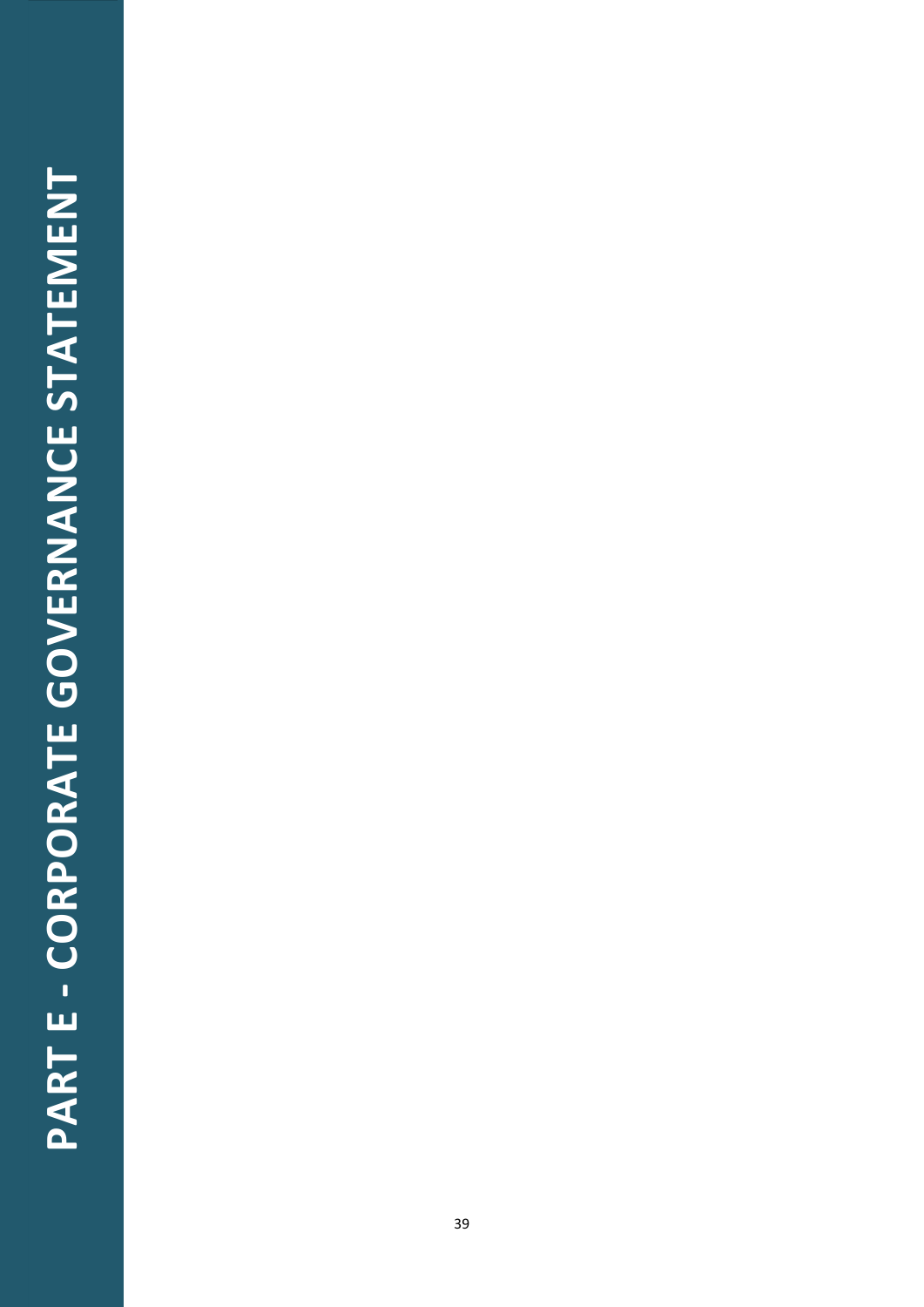### <span id="page-39-0"></span>PART E - GUIDELINES FOR PREPARING THE CORPORATE GOVERNANCE **STATEMENT**

This section aims to provide guidance on the presentation and content of the Corporate Governance Statement required by Law 4548/2018.

In line with this Code, for each financial year a company should: include in its annual report a separate section with the Corporate Governance Statement, which should contain, in conjunction with the provisions of Law 4548/2018, a statement that it has voluntarily decided to comply with this Code.

Such explanation should not be limited to a simple reference to the practice the company does not comply with, but should be clearly and specifically justified. In particular, such explanation should:

- be specific to the company's position, not generic or off-the-shelf,
- be meaningful, in that it sets the context and reason for non-compliance;
- be understandable and persuasive,
- assess the risk of non-conformity and describe the mitigating action to address any additional risk and to maintain conformity with the relevant principle,
- indicate whether the deviation from the Code's provisions is limited in time and when the company intends to return to conformity with the Code's provisions, and with reference to any alternative practice that the company has adopted as more appropriate, and for what reasons the company considers it more appropriate and useful in the context of high corporate governance standards. In this way, investors and stakeholders are able to assess even if the company does not apply any Code practice, if it does indeed understand the importance of corporate governance and achieves the required efficiency with the quality of the explanation.

The statement shall contain the minimum content of Article 152 of Law 4548/2018 as well as the minimum content of Article 18 of Law 4706/2020.

### **MANDATORY PROVISION**

*"The Board of Directors is obliged in the Corporate Governance Statement, in accordance with Article 152 of Law 4548/2018, to include a reference to the suitability policy, to the acts of the committees of article 10 hereof, to the detailed biographies of the members of the Board of Directors and the senior management of the Company, ..."* 50

L

<sup>50</sup> Law 4706/2020, article 18, par. 3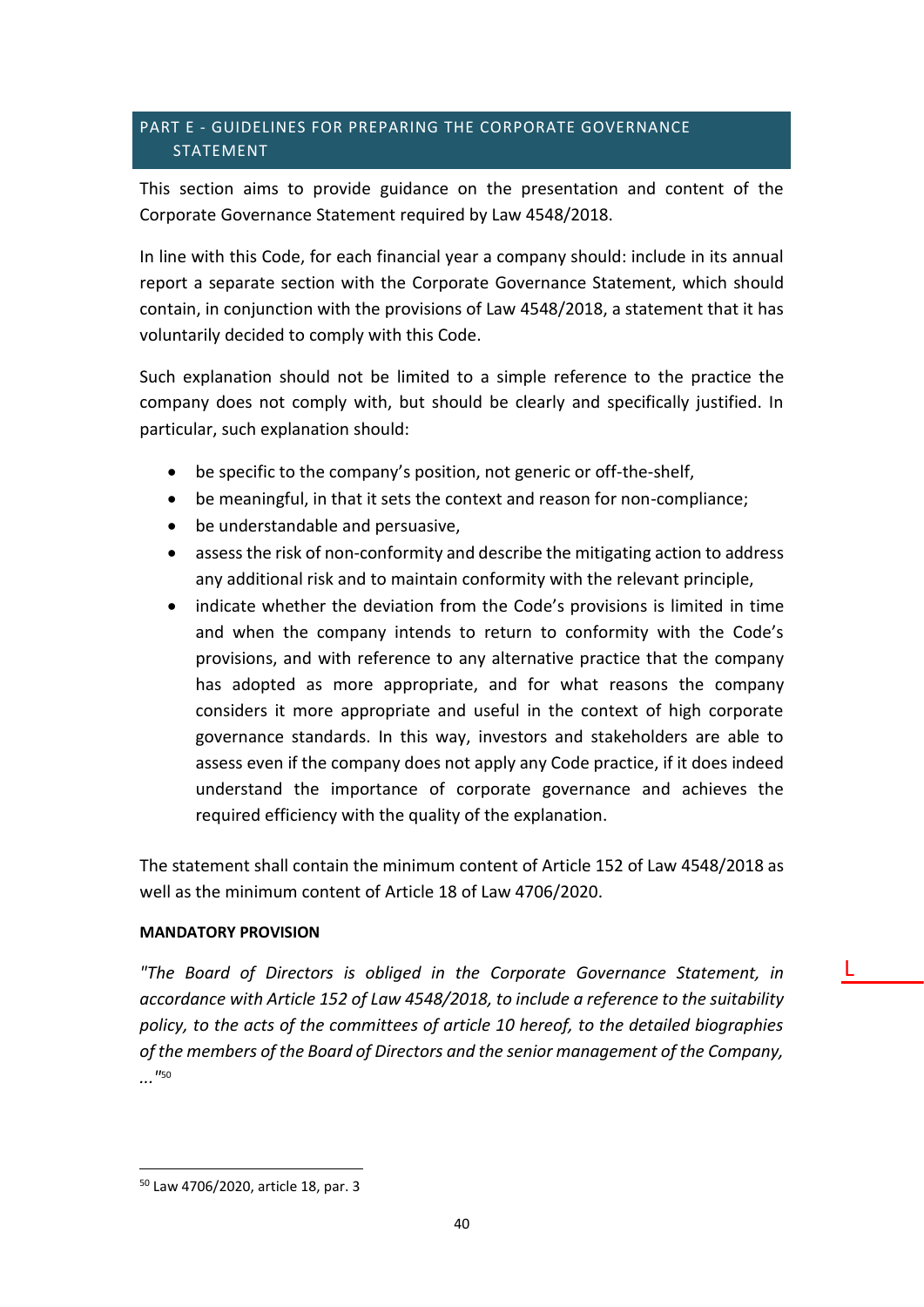In addition, it includes the response of the company to special practices and recommendations, in accordance with the provisions of the Code. Indicatively, it includes at least the following:

- i. the number of meetings of the Board of Directors and individual attendance by board members in the meetings;
- ii. the number of meetings of board committees and individual attendance by committee members in the meetings;
- iii. a short description of the composition and the conditions of operation, the work and the responsibilities of the committees of the Board of Directors, as well as a description of the issues discussed at their meetings;
- iv. a description of how the performance evaluation of the Board of Directors and its committees has been conducted.

The Corporate Governance Statement includes information on board members including:

- i. the identification of the chair, the vice-chair (if appointed), the Chief Executive as well as the chair and members of board committees;
- ii. the identification of the non-executive board members that the board views as independent and, where necessary, the rationale behind this view;
- iii. short biographies of each board member and the Corporate Secretary,
- iv. the term of appointment of each board member (and the date the term ends);
- v. other professional commitments of each board member (including significant non-executive engagements in companies and non-profit institutions).

The Corporate Governance Statement includes information on risk management and internal control:

- i. a description of the main features of the company's internal control system;
- ii. reference to the results / findings of the Evaluation Report, the risks and consequences of any findings, the response of the management of the companies, as well as the implementation of the plans with the relevant schedules,
- iii. a statement that the board has reviewed the corporate strategy, the main risks to the business and the system of internal controls;